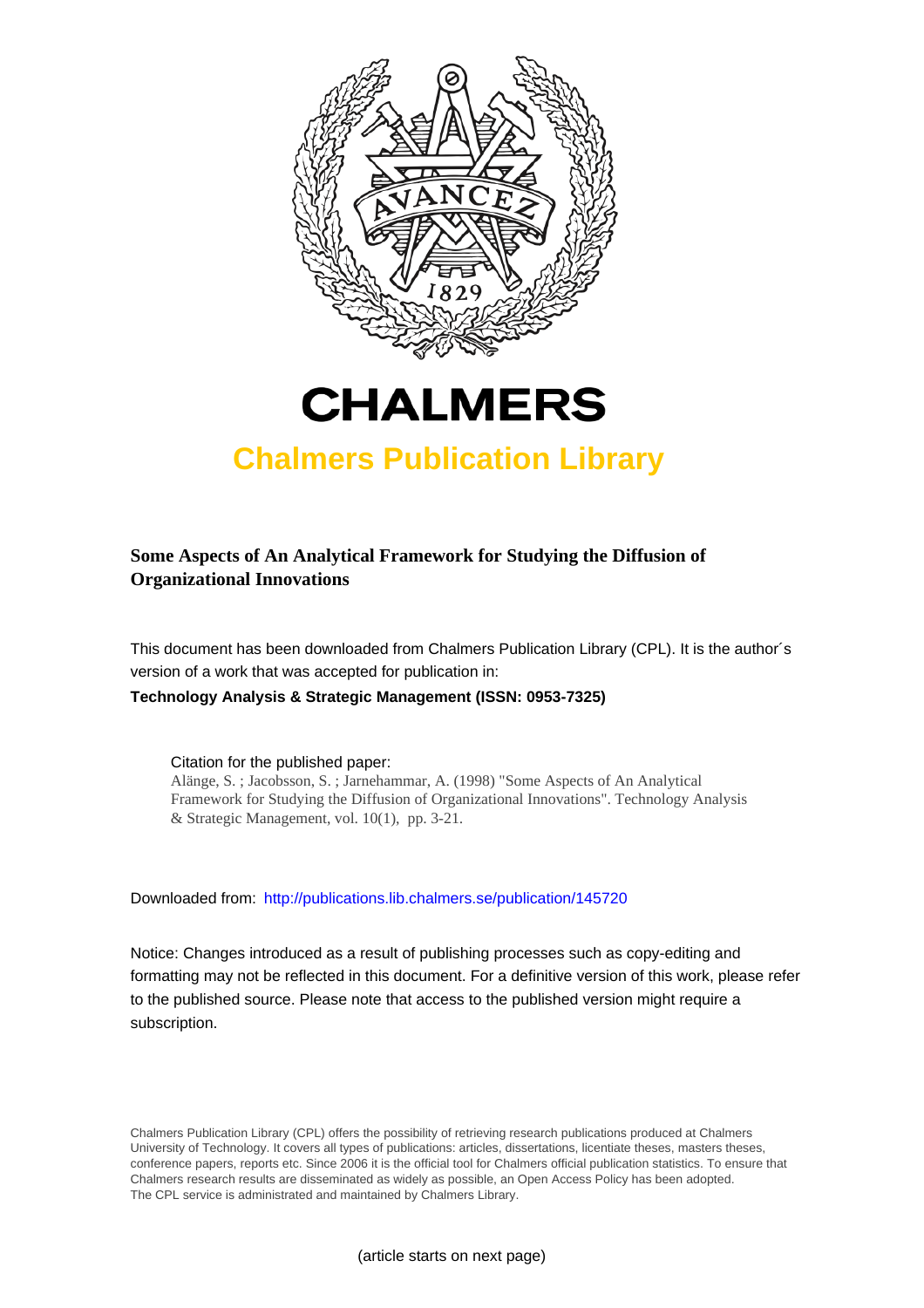# **SOME ASPECTS OF AN ANALYTICAL FRAMEWORK FOR STUDYING THE DIFFUSION OF ORGANISATIONAL INNOVATIONS**

Sverker Alänge Staffan Jacobsson Annika Jarnehammar

School of Technology Management and Economics Chalmers University of Technology S-412 96 Gothenburg, Sweden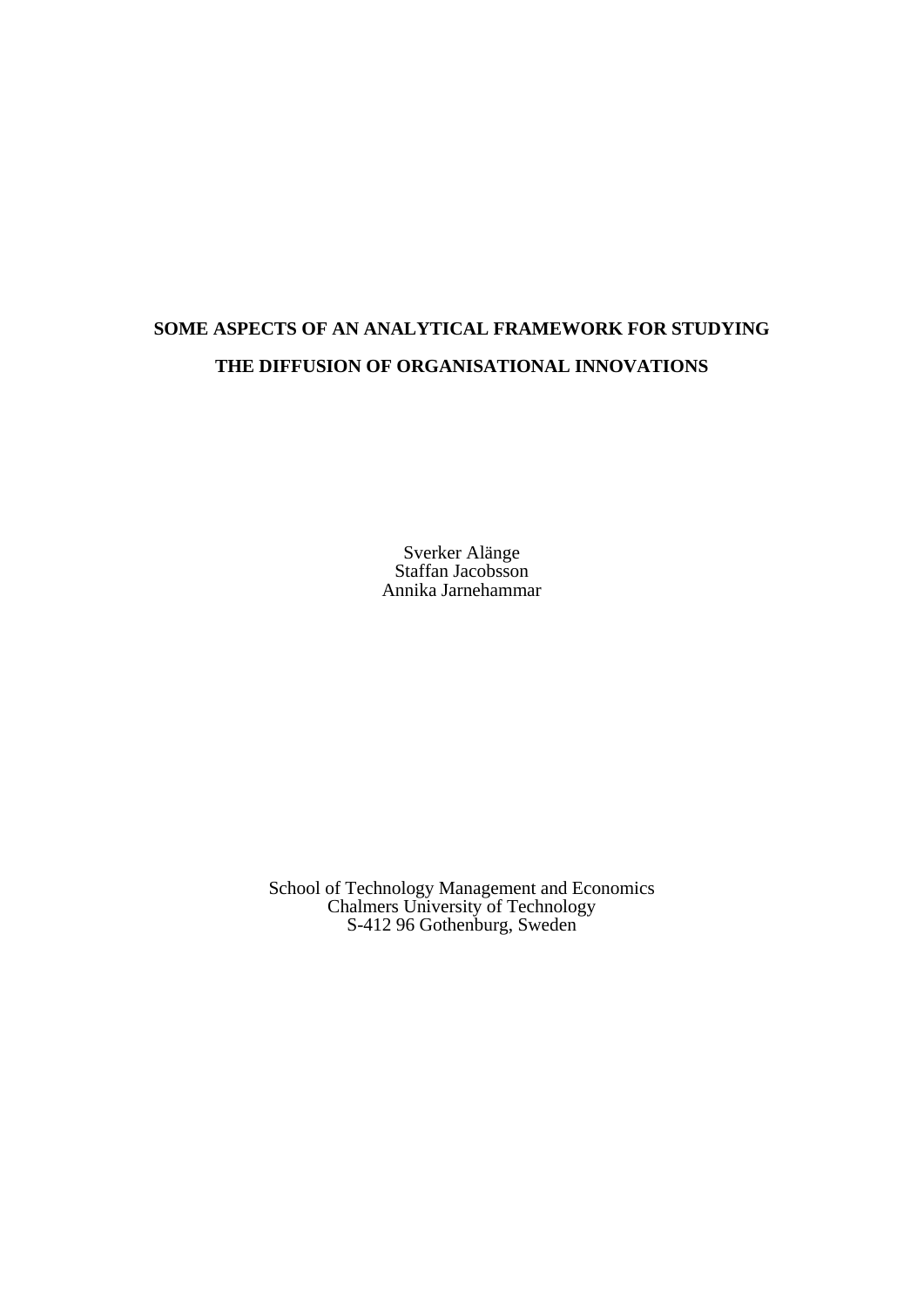### Abstract

The objective of this paper is to explore the extent to which the more recent literature on innovation and diffusion, with a prime focus on technical innovations, can contribute to a useful analytical framework for studying the diffusion of organisational innovations. We review that literature, compare the intrinsic features of technical and organisational innovations and explore what these differences may mean for an eventual analytical framework specifically developed for studying organisational innovations. We conclude that the received 'innovation' literature has a great deal to offer but that some modifications are required. In particular, we suggest that the role of factors 'ïnside' of the firm and of nonmarket mechanisms for transfer of organisational innovations need special emphasis.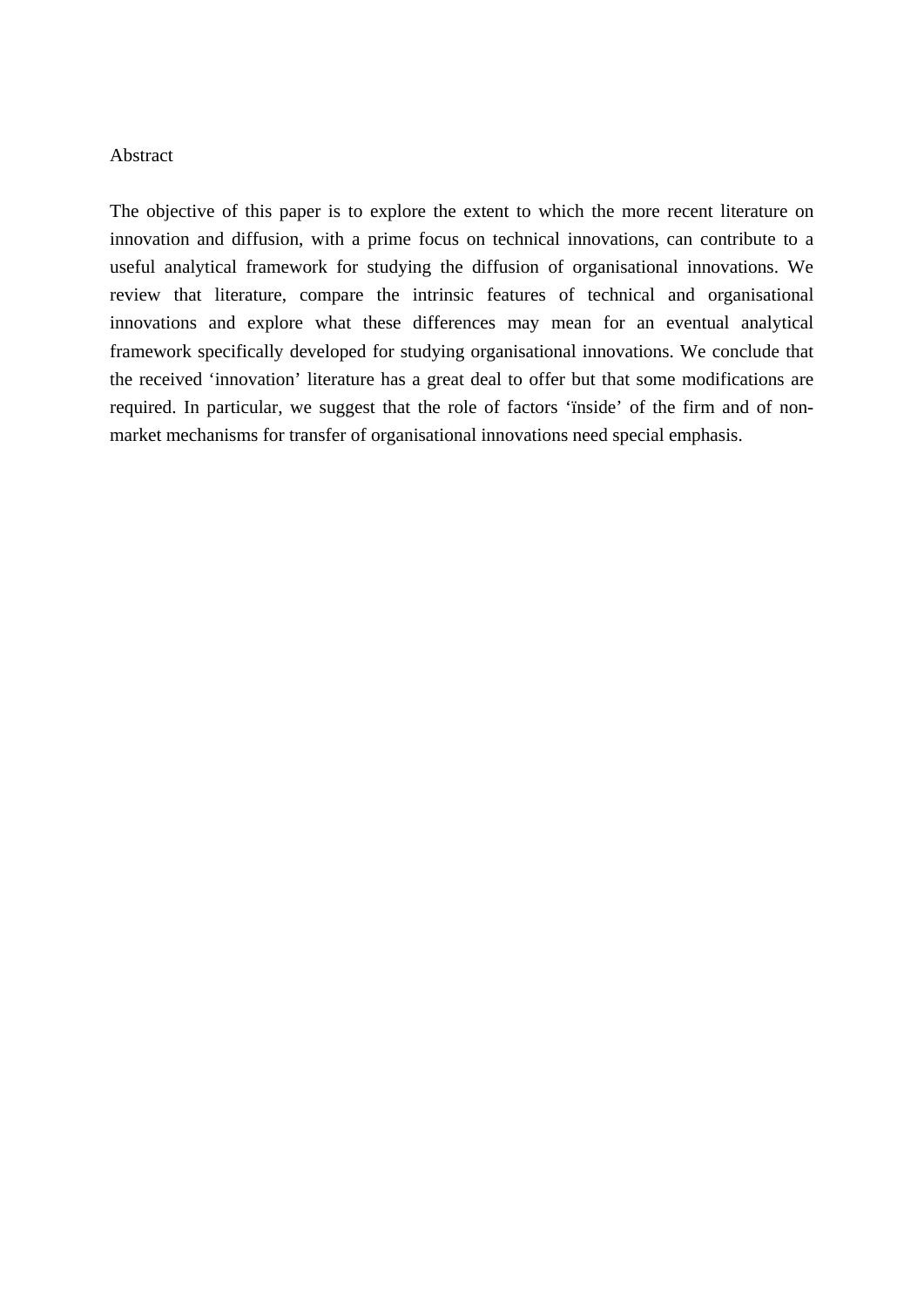### **Introduction**

Any observer of industrial dynamics<sup>1</sup> would be inclined to suggest that organisational innovations<sup>2 3</sup> have a profound impact on productivity and competitive advantage, user-supplier relations, the content of work etc. However, it still appears as if there is little systematic knowledge available about the determinants of the diffusion of organisational innovations and, indeed, about their effects.<sup>4</sup> Edquist underlines this weakness:

'*In this field our knowledge is much more scattered and the field is characterized by conceptual vagueness and unclarity...we have very little systematic empirical knowledge about the creation and diffusion of new organisational forms; it is a blank*  spot on the research map.<sup>15</sup>

The purpose of this paper is to explore the extent to which the more recent literature on innovation and diffusion which focus on technical innovations<sup>6</sup>, can contribute to a useful analytical framework for studying the diffusion of organisational innovations.

The paper is, thus, exploratory and should be read in that way. It is set up as follows. Section two reviews some salient features of the innovation and diffusion process. We emphasize the local, cumulative and path-dependent nature of technological change. Section three compares technical and organisational innovations with respect to their intrinsic features and explore the implications these may have on the market for organisational innovations. The search and implementation processes of organisational and technical innovations are also contrasted. We find that although organisational and technical innovations share a set of characteristics, they also differ in some important respects. In particular, we suggest that the market for organisational innovations is relatively poorly functioning and that the local nature of the search process is even more accentuated. Section four discusses what implications these differences may have for analyzing the diffusion process of organisational innovations. We believe that much care has to be taken to define the object of study and that the 'inside' of the firm is particularly critical to understand when analysing the diffusion of organisational innovations. Moreover, we suggest that the transfer and implementation costs may be high and that the issue of standardization is central to the diffusion process. Finally, we argue that there are reasons to expect long diffusion periods and that non-market mechanisms for the transfer of organisational innovations are of considerable importance to the diffusion process. Section five pulls together the main conclusions.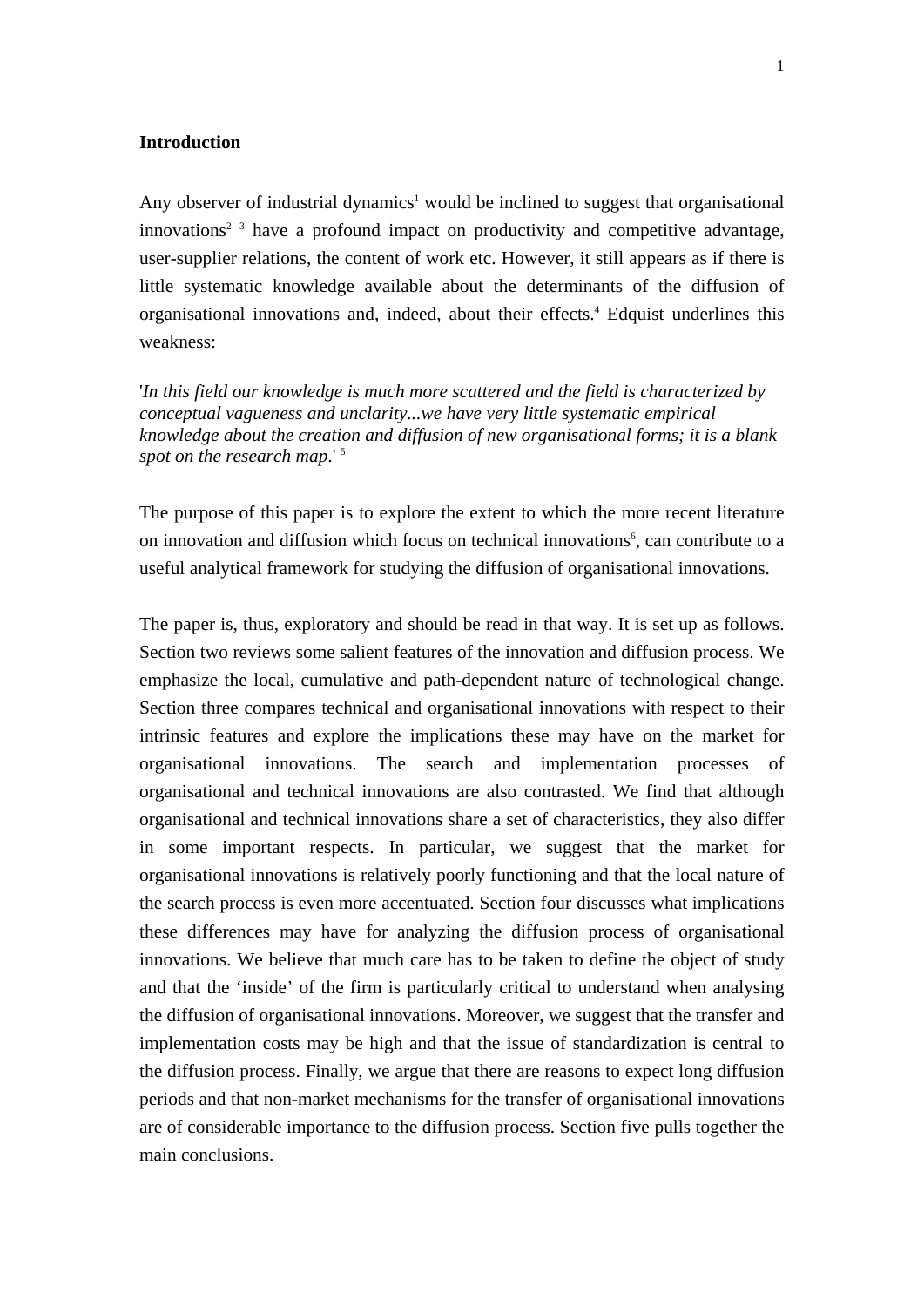#### **The Nature of the Innovation and Diffusion Process**

The purpose of this section is to briefly review some of the more recent work on economics of innovation and diffusion. We will proceed by identifying a set of characteristics of the innovation and diffusion process.

## *a) It is cumulative and path-dependent*

Technological change can be seen as a learning process which is mainly gradual and cumulative in character.<sup>7</sup> A relatively ordered pattern of innovations can be observed along what Dosi labels technological trajectories.<sup>8</sup> Learning and technological change at the level of the firm is also cumulative. Firms build upon their existing knowledge base and other assets when they search for new opportunities. As Dosi puts it:

'... *the search process of industrial firms to improve their technology is not likely to be one where they survey the whole stock of knowledge before making their technical choices. Given its highly differentiated nature, firms will instead seek to improve and to diversify their technology by searching in zones that enable them to use and to build upon their existing technological base. In other words, technological and organisational changes in each firm are cumulative processes too. What the firm can hope to do technologically in the future is heavily constrained by what it has been* capable of doing in the past<sup>o'</sup> (our emphasis)

Learning and technological change is therefore rooted in the present economic structure. In other words, it is path-dependent<sup>10</sup> and largely<sup>11</sup> local in nature.

Since learning is cumulative, the learning performance is presumably greatest when the object of learning is related to what is already known. This implies that it would be useful to understand how a new technology is related to the existing technology base. Granstrand & Jacobsson<sup>12</sup> suggest that the technological 'distance' could, in principle, be measured. For instance, intuitively, one would believe that the knowledge base of software design overlaps more with that of servo systems than with solid mechanics.<sup>13</sup>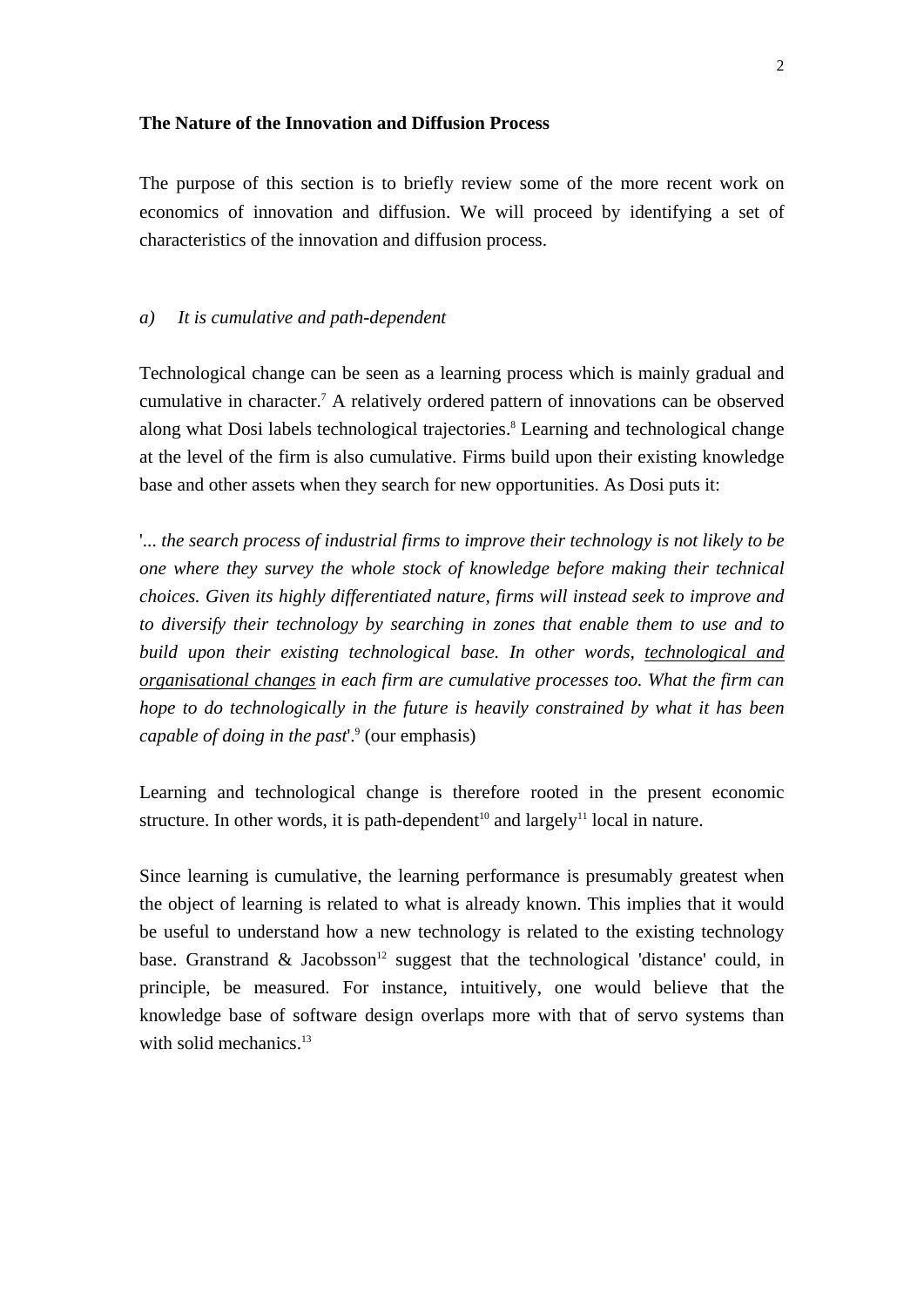# b) The tacit nature of knowledge and the importance of networks<sup>14</sup>

Technological knowledge is to a varying degree tacit in nature. In each technology, there are elements which are tacit (person-embodied) and can therefore not be diffused easily.<sup>15</sup> As this tacit component in the knowledge base increases, technological accumulation is more based on experience and communication and technology is increasingly transfered in a verbal fashion and through inter-personal contacts.16

Formal or informal networks are therefore important routes for the transfer of more tacit knowledge.17 These networks (including user-supplier relations and bridging institutions) are central to the innovation and diffusion.<sup>18</sup> As emphasized by Lundvall and Johnsson, the learning process is therefore interactive where the institutional setup strongly affects the process of learning.19

Such interaction may, and does, take place over national borders and over large geographical distances but there are good reasons for suggesting that the interaction of firms belonging to the same nation might be the most efficient.<sup>20</sup> As Lundvall argues in relation to the particular case of user-supplier links:

'*When the technology is complex and ever changing, a short distance might be important for the competitiveness of both users and producers. Here, the information codes must be flexible and complex, a common cultural background might be important in order to establish tacit codes of conduct and to facilitate the decoding of the complex messages exchanged. The need for short distance will be reinforced when user needs are complex and ever changing*.' 21

On the other hand, it is well known that a network which reaches outside a dense core group, into more distant and less frequent contacts, can be of great importance for radical change, i.e. 'the strength of weak ties' in the words of Granovetter.<sup>22</sup> This points in the direction that a firm needs a set of different contacts for each of the different aspects of the innovation<sup>23</sup> and diffusion process.<sup>24</sup>

Moreover, all companies do not necessarily need to have direct contacts, as some actors in a network can function as information brokers or 'technological gatekeepers' for a local group. In this context, the importance of local meeting places for exchange of information has been emphasized<sup>25</sup> and it has even been suggested<sup>26</sup> that a dual network structure for technology diffusion may be appropriate, i.e. one local social network where at least one member also is a member of an international network.<sup>27</sup>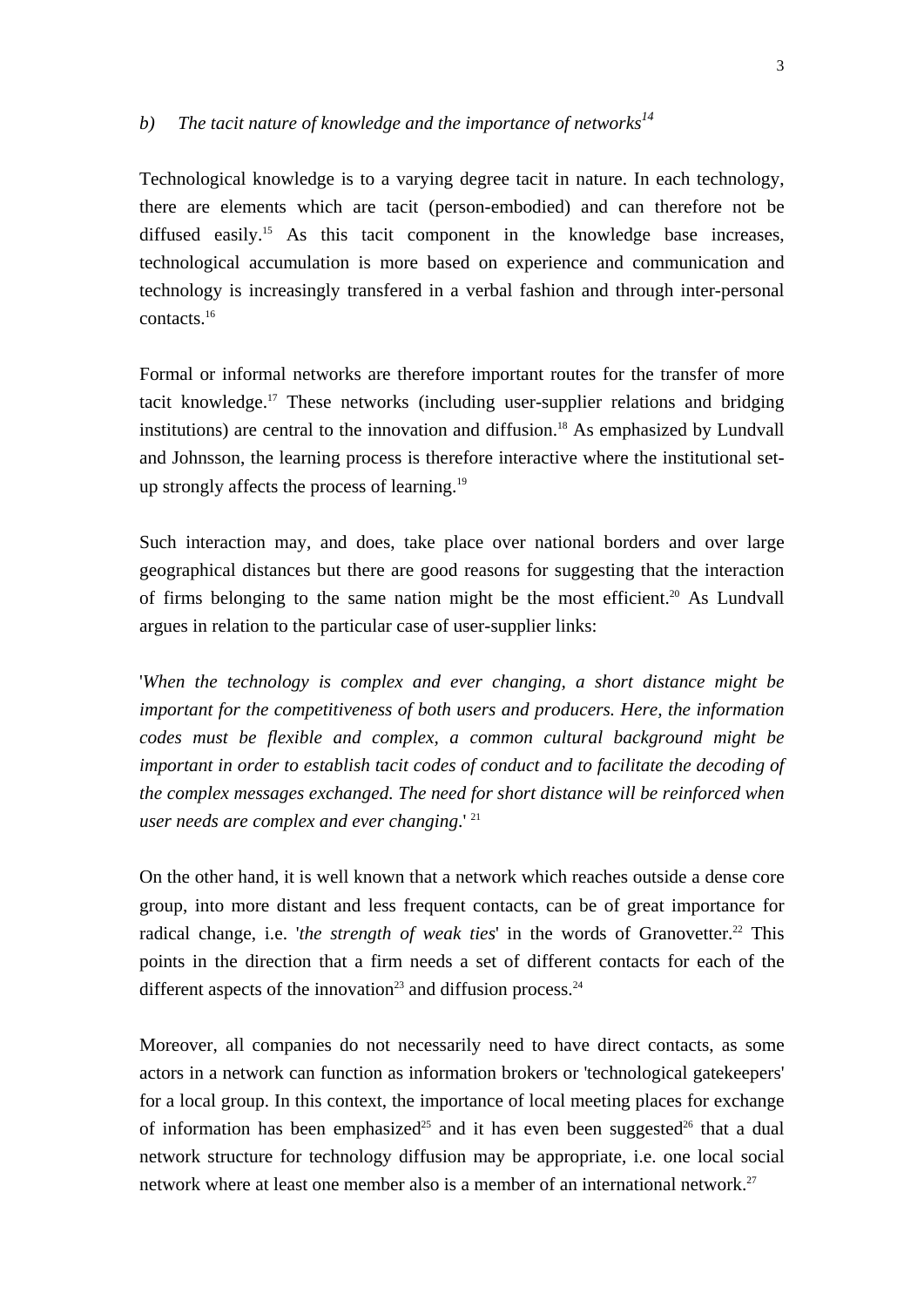## *c) The relevance of technological systems or national systems of innovation*

These networks, institutions and actors, form through their investment decisions highly specific national or regional technological contexts, or systems.<sup>28</sup> These give rise to, and rest upon significant externalities<sup>29</sup> which lie at the heart of the innovation and diffusion process.

These features of the innovation and diffusion process strongly suggest that the spatial context (nation, region) is not only still relevant in spite of trends towards internationalization but strongly influences the rate and direction of the search activities which lead to innovations, their subsequent evolution and diffusion.

Evidence of this is found in case studies (factory automation, electronics, material technology and pharmaceutical) of Sweden's technological systems.<sup>30</sup> In a recent study of R&D activities in the automobile industry a similar pattern was found. R,D & E activities tend to take place near the home base. '*Only firms pursuing multi-regional strategies have partly dispersed R,D & E activities to major regional markets*.'31 More generalized findings are found in Patel<sup>32</sup> who analysed the geographical location of patenting activities (in the US) for 569 large firms and concluded that:

'...*there is no systematic evidence... to suggest that widespread globalization of technological activities has occurred in the 1980's. The evidence... shows that for an overwhelming majority of them (firms) technology production remains close to the home base*.' 33

# *d) Increasing returns as well as inertia34 characterizes the innovation process and national systems of innovation*

Increasing returns apply to the process of innovation and initial specialization tends therefore to be reproduced and strengthened which results in different, uneven and divergent technological development amongst countries.<sup>35</sup> This immediately raises important questions as to the capability of the innovation systems to improve their learning capability and, in particular, to adjust to new technical or organisational opportunities. Given increasing returns, there is a considerable risk that: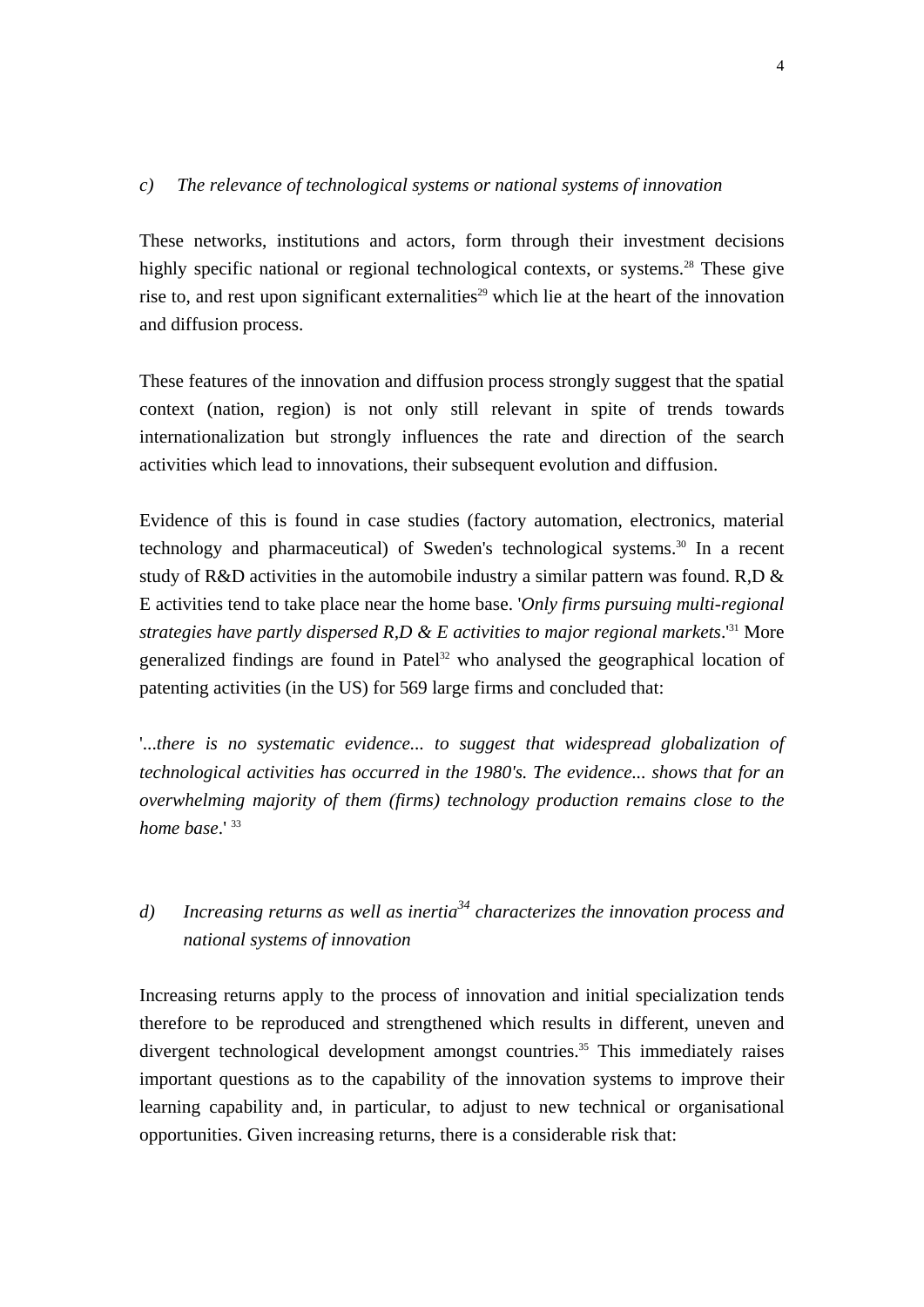- \* firms, institutions and networks become 'locked in' to the 'old technologies'. Thus, the cumulativeness and path-dependency of innovation may lead to a lock-in into technological, organisational and institutional cul-de-sacs.<sup>36</sup>
- \* the process of variety creation is hindered. In other words, there may be feedback mechanisms whereby a selection process may consume variety.<sup>37</sup>
- \* if a search for new technology or organisational forms is undertaken outside traditional areas, it is done in a highly localized fashion. Thus, the particular features of the firm's absorptive capacity<sup>38</sup> influences its ability to evaluate new technical and organisation innovations and shapes its search process.

# *e) The innovation and diffusion process can not be distinguished in a meaningful way*

Earlier work on diffusion, in terms of epidemic models<sup>39</sup>, emphasized that agents are imperfectly informed about a new technology and that a learning process, whereby partially tacit information is transmitted through observation and demonstration, takes place prior to adoption and diffusion. Such a learning process is, of course, interactive and therefore the particular characteristics, in terms of networks and institutions, of the local innovation or technological system matters for the rate of diffusion.<sup>40</sup>

However, whilst these models are obviously relevant, the gradual and cumulative nature of technical change makes it difficult and misleading to make a clear-cut distinction between innovation and diffusion. Indeed, a central feature of the diffusion process is how a new product, and the technology embodied in it, alters in the course of the diffusion process<sup>41</sup>.<sup>42</sup> It is therefore appropriate to see the diffusion curve as an envelope curve which is superimposed on a number of minor diffusion curves.<sup>43</sup>

## *f) The influence from the supply side*

This alteration of the innovation may be a function of feedback from the market (learning-by-using, especially among technologically capable and demanding users), more resources devoted to R&D among the suppliers (which probably is function of prior diffusion44), increasing technological opportunities or changed strategic orientation among suppliers wishing to widen the market to segments hitherto unexploited but with a different demand characteristics.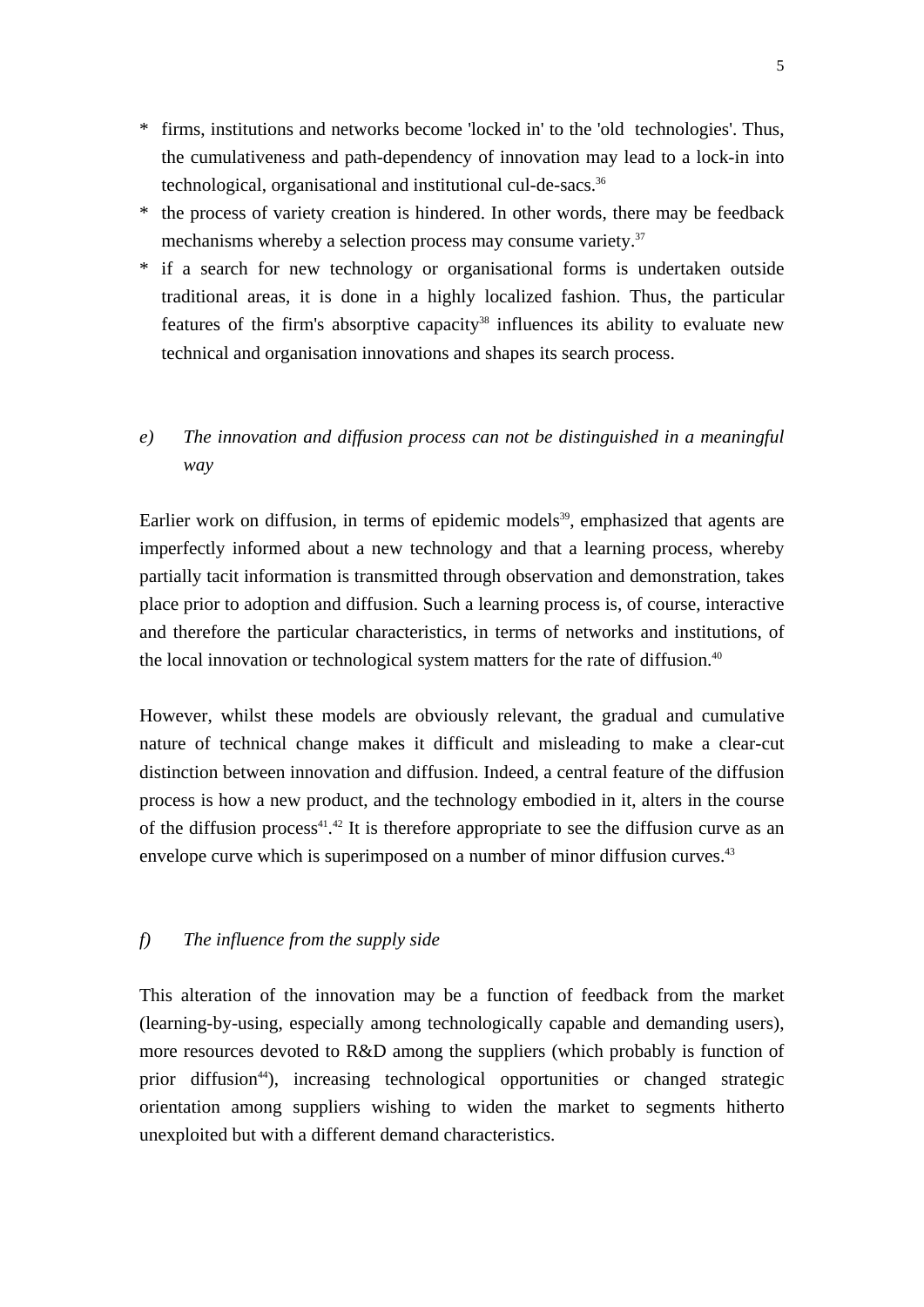Some of these features have been incorporated into recent formal models of diffusion. Other diffusion models have begun to incorporate supply side factors.<sup>45</sup> Although useful, they are quite limited in their perception as to which features of the supply side that matter.

Less formal analyses<sup> $46$ </sup> underline the importance that the strategic behaviour of the supplier industry has for a) changing the price/performance ratio of the new product, b) altering the product specifications to suit highly differentiated needs of various market segments, c) providing various types of services to reduce the percieved risk of adopters.

A local supplier industry, i.e. one located within a locationally bounded system, may have additional influences on the diffusion process by; d) diffusing information and knowledge about the new product through a locally relatively denser marketing network, and e) by giving local firms access to the new product in the early phases of the product's life when there may be limitations in the capacity or willingness of foreign suppliers to supply the product at a geographical distance. To the extent that the latter two factors are of importance, the strength of the local supplier industry in the technological system will have a bearing on the rate of diffusion.

In conclusion, the innovation and diffusion process is characterized by cumulativeness and path-dependency, where networks are conducive to the transfer of tacit knowledge and highly localized technological and innovation systems shape the search processes. The special features of the local technological systems greatly influence the diffusion process and the diffusion process can not be clearly distinguished from the innovation process. The strength of the local supplying industry and the character of the networks are particularly important features of the technological systems.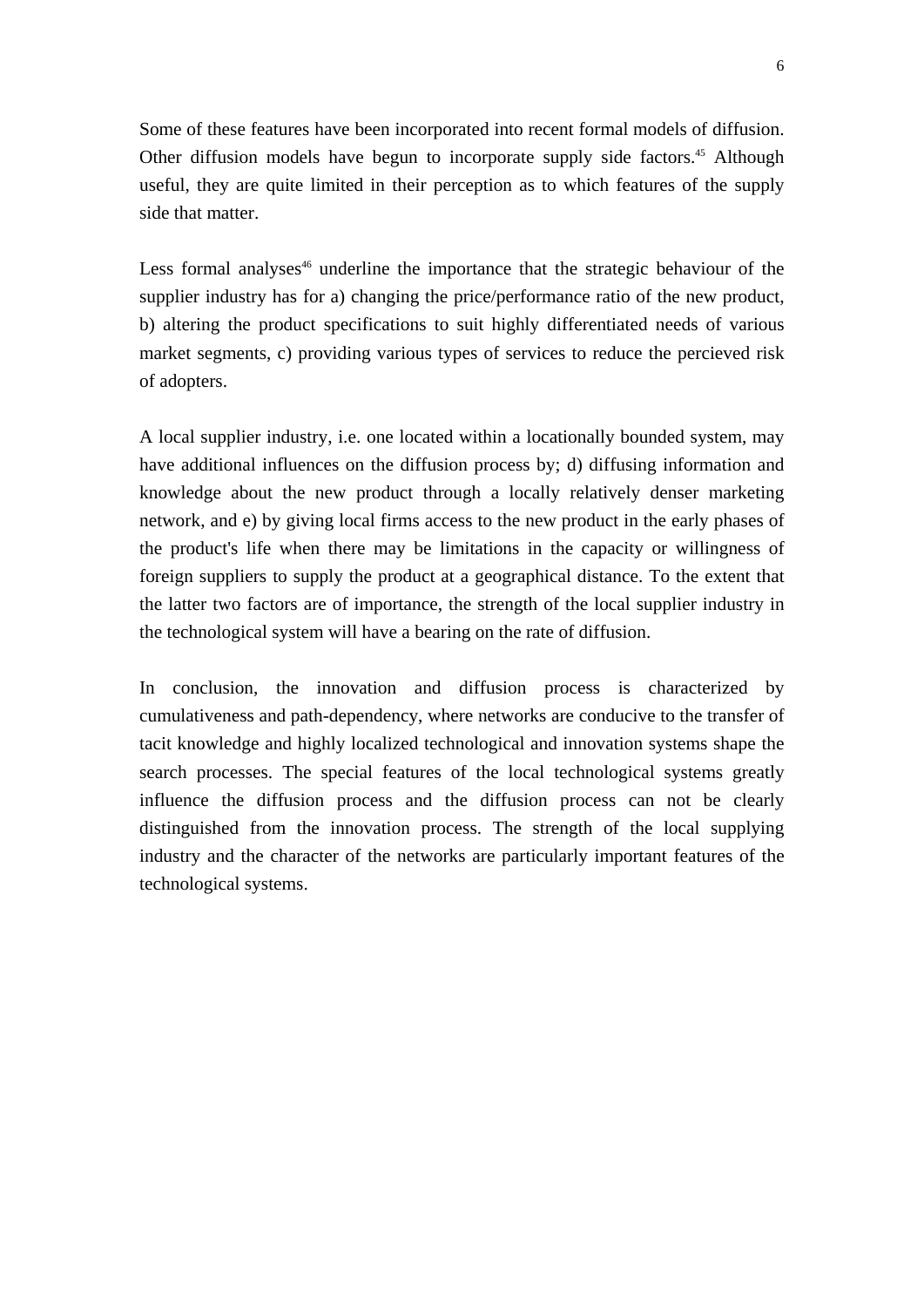# **Some Differences and Similarities Between Technical and Organisational Innovations**

Having reviewed some salient characteristics of the innovation and diffusion process of technical innovations, we will proceed with comparing some features of technical and organisational innovations. We will structure the discussion in terms of a) differences which are intrinsic and how these affect the market for organisational innovations and b) differences in the search and implementation processes. First, however, a word of caution. The term organisational innovations covers a wide spectrum of innovations; for example, it can mean innovations in management practices, innovations in the administrative processes or innovations in the formal organisational structure. For analytical reasons, it would have been useful to have a taxonomy of organisational innovations but since we have not come across one in the literature, the discussion below (just as the one in section 2) will have to be carried out as if organisational innovations constitute a homogeneous entity.47

# *a) Intrinsic characteristics of organisational innovations and effects on the market for organisational innovations*

Adopting an organisational innovation represents investment in knowledge, procedures, behaviour and relations rather than in artifacts. There are some intrinsic characteristics of such investments which we would expect to have a significant impact on the innovation and diffusion process in that they have a bearing on the particular features of the 'market' for organisational innovations.

First, organisational innovations are characterized by knowledge bases which are of a more tacit nature than for technical innovations. Whilst technical innovations have a large portion of hardware-embodied as well as a blue-print captured knowledge, the person-embodied knowledge for organisational innovations can only be supplemented by written rules, instructions, flow diagrams and organisational charts.

The tacit nature of the knowledge base of organisational innovations makes it difficult to protect these by patent; that is, imitation is not prevented by legal barriers, which creates ownership problems and, possibly, a lack of incentive to spend resources on developing organisational innovations<sup>48</sup>.<sup>49</sup> This lack of incentive, as compared to developing product innovations, can be compounded by the difficulties in selling organisational innovations on a market, thereby reducing the potential returns on any investment to develop the knowledge base for organisational innovations.<sup>50</sup>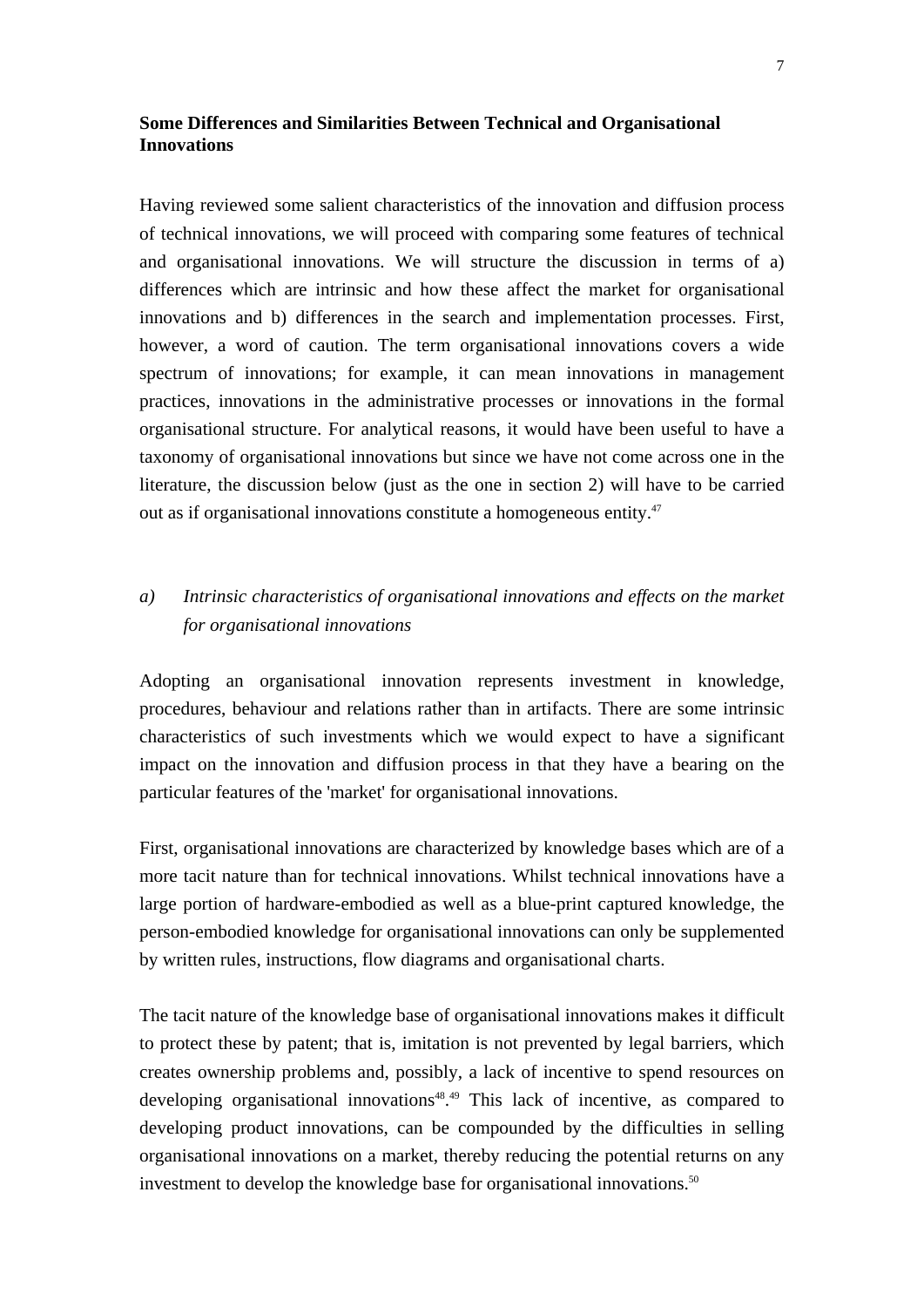Second, organisational innovations differ in that the supplier industry, in traditional meaning, is non-existent. Consultancy firms may be regarded as some kind of suppliers of organisational innovation, where their products consist of a standardised concept, which they try to sell and to implement. These firms, however, have a limited and difficult role to play due to both the tacit nature of knowledge and to particular features of the implementation process, discussed below. Organisational innovations, therefore, to a large degree, lack the very important determinant of the pattern and speed of diffusion which the supplier industry constitutes as regards technical innovations. $51$ 

Third, an organisational innovation refers to the creation of knowledge and, therefore, the marginal cost of 'production' and selling is equal to the reproduction and transfer costs.<sup>52</sup> Whilst marginal costs are clearly not zero<sup>53</sup> it is expected that the discrepency between marginal costs and fixed costs to develop the knowledge is substantial. To the extent that there is a market for organisational innovations, this would lead to problems of pricing, where price is clearly expected to be far above marginal costs.

Fourth, in addition to the tacitness of knowledge, organisational innovations are more difficult to observe, to define, and identify system borders for, than for technical innovations. These features of organisational innovations make it problematic to speak of a 'product' to be sold and bought on a market.

Finally, the costs and benefits of the 'product', the organisational innovation, are hard to evaluate for the potential adopter since trialability and observability could be assumed to be lower for organisational innovations than for technical innovations. It is, therefore, according to Kimberley, '*difficult to determine, in advance, the direct*  effects of managerial innovations on organisational performance<sup>54</sup>', i.e. it is difficult to find the ex ante criterion of 'profitability' for organisational innovations.

In conclusion, the incentives to develop organisational innovations are relatively poor. Consultancy firms can probably not fill the same role as, for example, machinery suppliers and there may be pricing problems in the diffusion process. Moreover, the product is difficult to define and it is hard to evaluate its costs and benefits.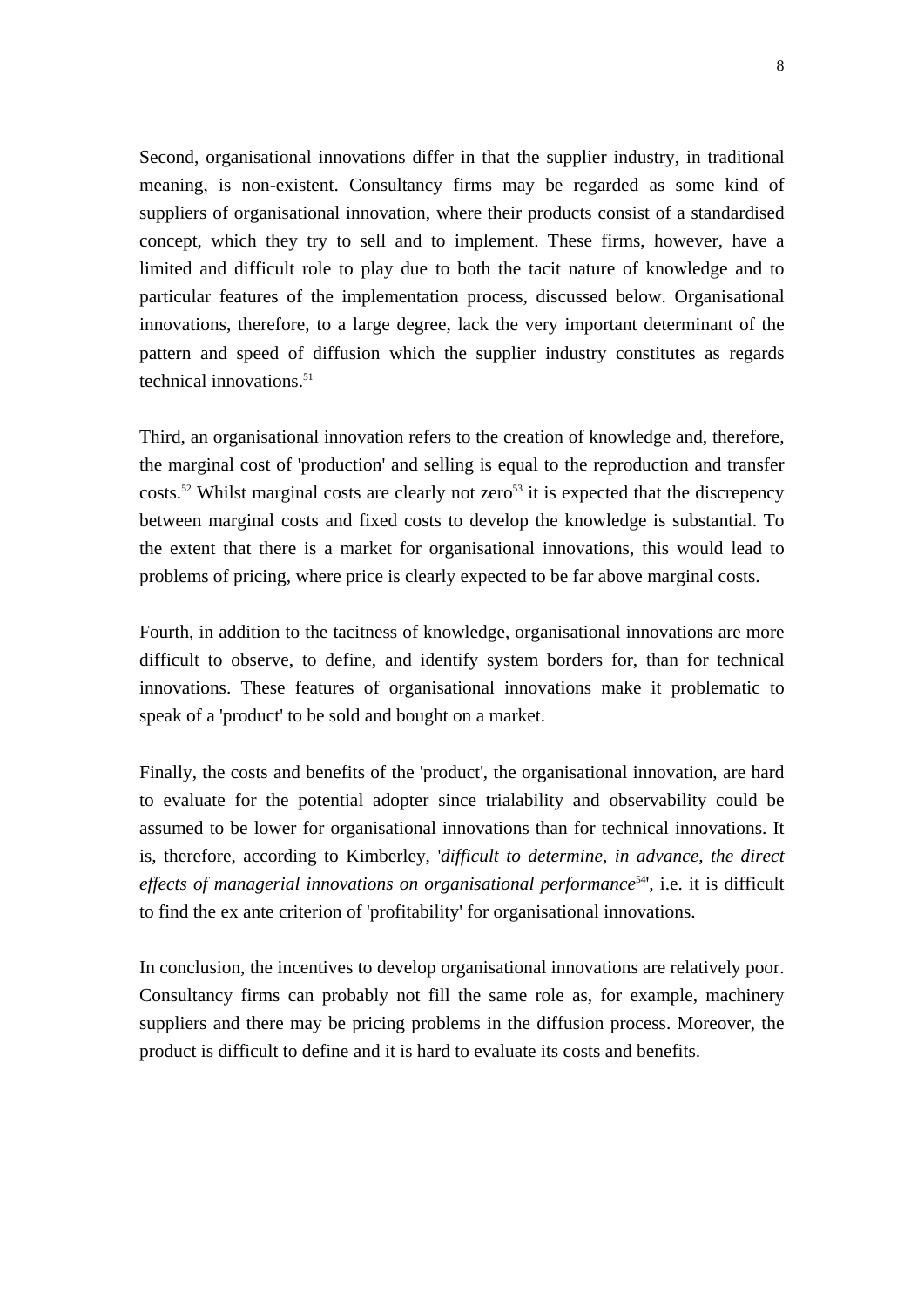#### *b) The search and implementation process*

The features of the 'market' for organisational innovations suggest that it may not work very well and that, therefore, the characteristics of the local search process may be more important for organisational innovations than for technical innovations, i.e. the search process and its conditioning factors are extremely important. Some features of this process are listed below.

First, in contrast to technical innovations, organisational innovations do not normally have a specialized unit for development and diffusion, analogous to the R&D or production engineering functions.55 This may suggest that the search for new and improved solutions is not always done in such a conscious and systematic way and not even towards explicitly stated goals.

Second, while top management can serve an important function in the adoption decision for technical innovations, in the case where there are explicitly stated goals for organisational change, the importance of top management involvement and visible support in order to implement organisational innovations is of another magnitude, as has been emphasized by most scholars.<sup>56</sup>

Organisational innovations concern humans, their behaviour and attitudes, relations and work tasks. It has been found that subordinates to a very large extent 'read' the behaviour of their managers in finding out what is really important, i.e. it is what the top manager does and visibly shows that gets most focus, not merely what he says.<sup>57</sup>

Third, organisational innovations often affect a larger number of individuals than most technical innovations. This means that a greater number of people or sub units within an organisation must support, or at least not openly resist, an organisational innovation before it is adopted<sup>58, 59</sup> Moreover, as pointed out by Teece, a major organisational innovation typically involves organisational disruption in that it is associated with a major reassignment of tasks.<sup>60</sup> Taken jointly, this may mean that organisational innovations meet greater internal challenge than technical innovations.<sup>61</sup>

Fourth, due to the difficulties in defining the 'product', organisational innovations can be shaped by the subjective interpretations of the adopter.<sup>62</sup> The initial interpretation and the shaping of it to local contexts is, however, not usually done by all the affected people. Different categories of actors meet the innovation at different times and can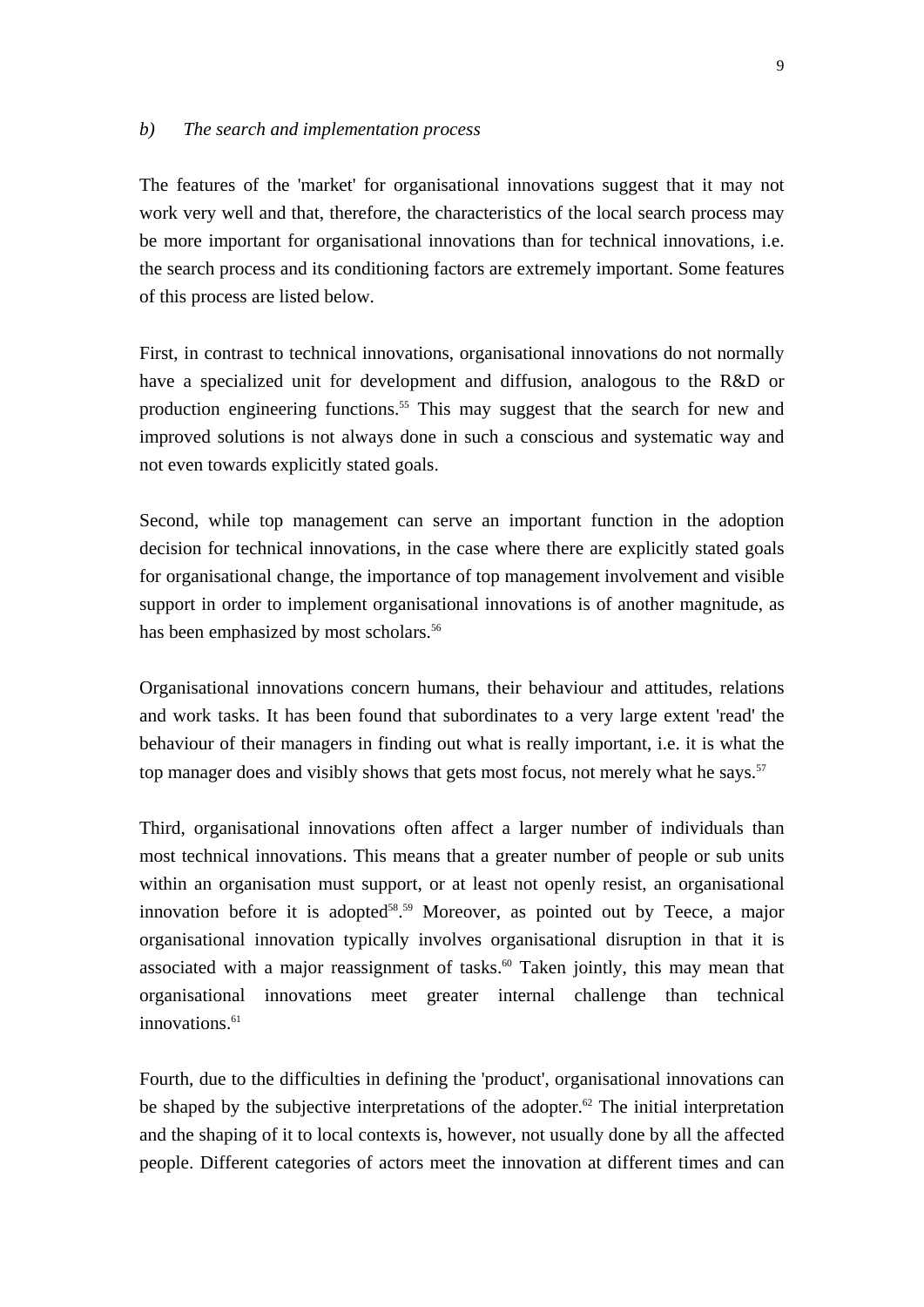therefore influence the precise character of the organisational innovation to different degrees. One assumption is that the early adopters within a firm have the largest influence and to some extent 'standardise' the shape for continued internal diffusion.<sup>63</sup> However, in spite of this initial standardisation, organisational innovations can, to a larger extent than technical innovations, be assumed to gradually change while diffusing within a firm.

Fifth, the complementarity of technical and organisational innovations has been emphasized by several scholars.<sup>64</sup>

'*The range of managerial options for achieving successful technology transfer includes changes in the user environment as well as in the technology itself and frequently the same misalignments can be addressed either way.' ...'A major proposition implied by this framework is that change in both technology and user environment is more beneficial than holding one constant and changing the other*.' 65

This way of looking at change and adoption as an issue of obtaining a balanced approach.<sup>66</sup> In a similar way, studies of organisational change, developed from an organisational development perspective, have emphasized the need to consider simultaneously not only technical and social systems, but also political and cultural systems<sup>67</sup>.<sup>68</sup>

In conclusion, whilst organisational innovations and technical innovations share the feature of mutual dependency, organisational innovations differ distinctly from technical innovations in that:

- \* the market is expected to work relatively poorly due to features on both the demand side (difficulties in defining and evaluating the 'product') and supply side (pricing, incentives and appropriability problems, lack of a supplier industry);
- \* the importance of the local characteristics of the search process is presumably more accentuated and;
- \* this search process is much determined by factors which are expected to vary greatly between firms (degree of conscious search, degree of local top management involvement, degree of internal challenge, the process of shaping and diffusing the innovation internally in the firm).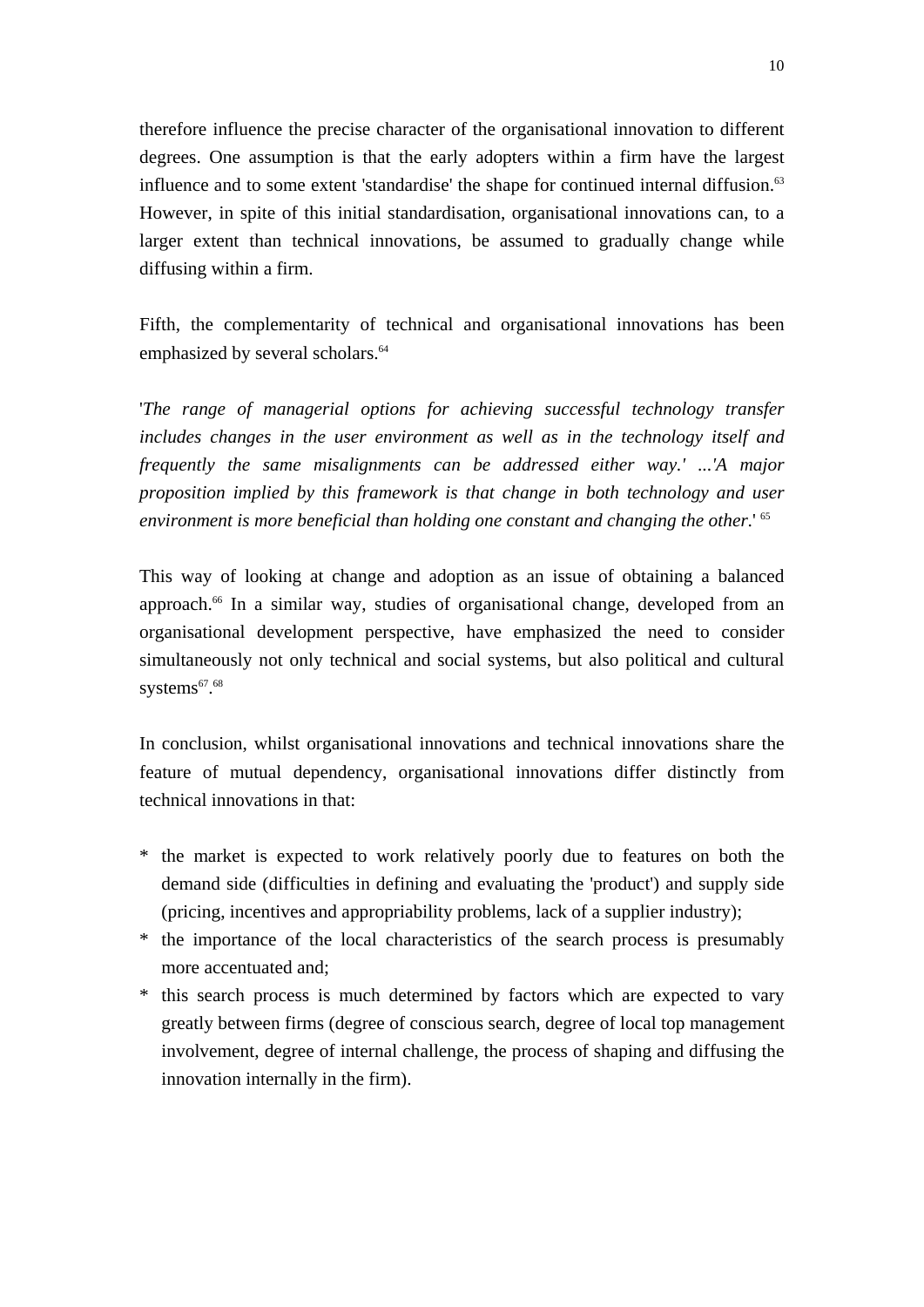#### **Implications for Analysing the Diffusion of Organisational Innovations**

These features of the 'market' and the search and implementation process of organisational innovations have important implications for their innovation and diffusion process. Not only is it difficult to know what to search for and what to implement but the features of the 'market' for organisational innovations mean that a whole set of issues arises: Which modes of transfer can be used to compensate for a poorly developed supply side; what is the role of networks in the diffusion of this highly tacit knowledge; what is the cost of non-market mediated transfer and what determines it? Moreover, the particular features of the search and implementation process suggest that a set of issues related to inertia, the cumulativeness of innovation and path-dependency appear highly relevant. These issues will be discussed in some detail in this section, beginning with the question of what the 'animal' really is.

## *a) What is the animal and when is it adopted?*

As mentioned above, it appears to be more difficult to observe, define and identify system borders for organisational innovations than for technical innovations. Along with the subjective interpretation of an organisational innovation and the shaping of it in the intrafirm diffusion process, these features makes it difficult to specify what the innovation really is. What system borders does it have, is it the first trial version, or is it a later form, which most probably contains elements of further invention? Moreover, when should a organisational innovation be considered adopted by a firm? Is it the first time, e.g. when a new incentive system is being used on an experimental basis within a limited part of the organisation, or is it when the organisational innovation has a wider range of application within the organisation, possibly after being modified as a result of the first trial implementation?<sup>69</sup>

# *b) The importance of the 'inside' of the firm, inertia, user competence70 and unlearning*

An extensive intrafirm diffusion is, of course, a precondition for observing any effects on the firm level. Since, the framework presented earlier, based on literature primarily within the field of economics of innovation and diffusion, focuses on interfirm diffusion, there is a need of a supplementary framework in order to analyse the diffusion processes inside firms. Intrafirm diffusion is the focus for literature dealing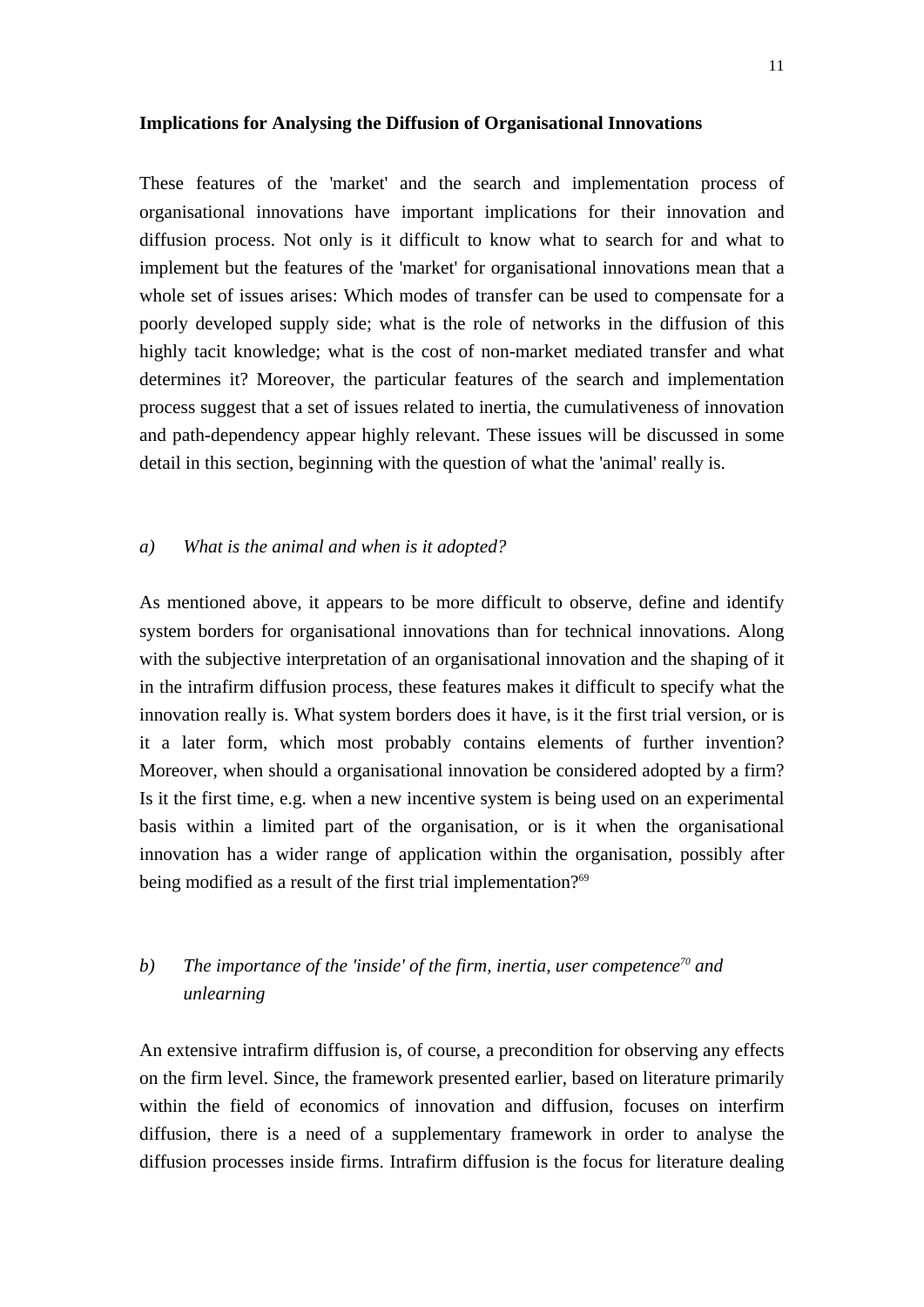with implementation of innovations.<sup>71</sup> This line of literature is to a large extent normative, case-based and often written by practitioners.<sup>72</sup> Another theoretical/practical approach is represented by the literature on change in general, where scholars within the organisational development school have a prominent position.73 Due to a whole set of factors (e.g. the high degree of alterations in the diffusion process and the involvement of top management, etc.), this focus on the 'inside' of the organisation may be even more essential when it concerns organisational innovations than technical innovations.

As organisational innovations refer to relations between people, relations which are a function of institutions, we could expect there to be a considerable organisational inertia. Such an inertia could well be argued to be strengthened by the often significant 'set-up' costs and organisational disruption that follow upon an organisational innovation.<sup>74</sup> The difficulties in experimenting with, usually indivisible, new organisational innovations would also tend to reinforce the cumulative character of organisational innovations. In other words, new organisational forms grow out of the old ones<sup>75</sup> and the adoption of a specific innovation is influenced by earlier innovations that have been adopted or rejected. In principle, the diffusion of a particular innovation can be affected by parallel<sup>76</sup>, sequential<sup>77</sup>, or synergistic<sup>78</sup> innovations.<sup>79</sup>

As was discussed in section 2, inertia is a feature of the innovation and diffusion process of technical innovations but the subjective interpretation of organisational innovations, their malleability to prevailing organisational forms, and the close link between organisational innovations and the larger cultural and social context, may mean that this inertia is even greater in the case of technical innovations. Thus, pathdependency, the tendency to lock-in to a particular organisational path, is probably even stronger for organisational innovations than for technical innovations.

Inertia can also be expected to be found at the national level where a whole set of institutions may shape a path-dependent process of organisational development. An example is the Swedish (and Nordic) work organisation which since the 1960s has emphasized group-oriented, democratic and participatory models. The role of institutions in this process can be illustrated by how the focus of 'democratization' shifted from the firm to the bargaining table of the union and management at the central level coupled to new legislation (MBL) developed in the 1970s. At the same time, new institutions, such as 'Arbetslivscentrum' (Swedish Centre for Working Life) were created to support the orientation of the national system of innovation towards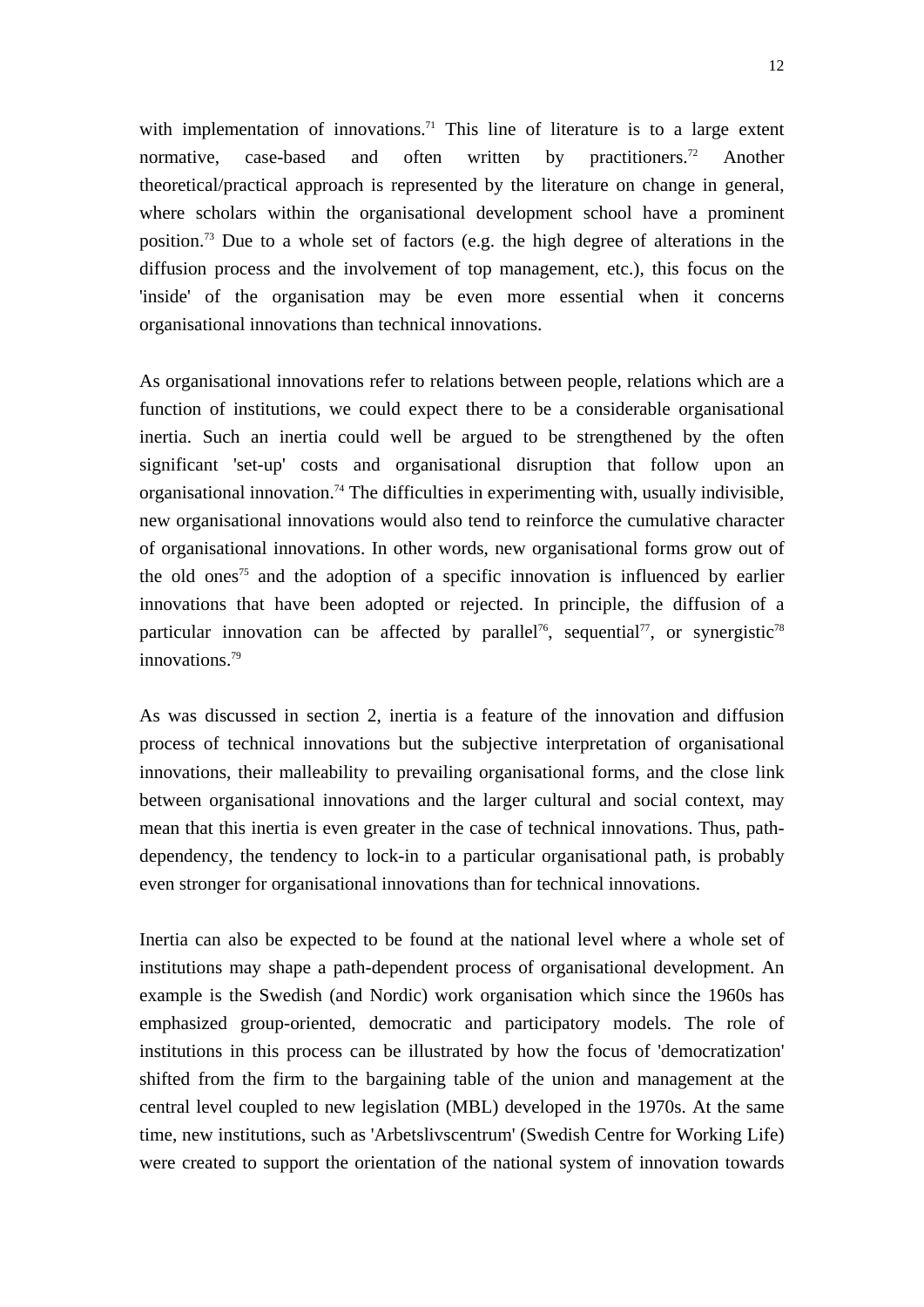the use of these models. $80$  Hence, as for technical innovations, the process of pathdependency goes much beyond the individual firms.

To be able to break this path-dependency, companies need to 'unlearn', i.e. to abandon earlier practices and behaviours which were found useful and beneficial during an earlier stage. Kimberley points out that:

'.*. almost nothing has been done on exnovation - the removal of an innovation from an organisation. Exnovation occurs when an organisation divests itself of an innovation in which it had previously invested. In some cases, exnovation may be different from what Zaltman et al. (1973) called discontinued use*.' He continues: '*All managerial innovations are not right for all organisations at the same point in time. At any given time, organisations are in different stages in their life cycles (Kimberley, 1976a)...'*  and *'To be effective, managerial innovation must be implemented and used. Organisations must know when to dispose of innovations previously adopted as well as when to adopt new ones .'* <sup>81</sup>

The ability to 'unlearn', break away from the old way of doing things, is among other things, dependent on the competence of the users. However, as distinct from technical innovations, the users are part and parcel of what is required to change. This may well mean that it is more difficult to articulate a demand for organisational innovations which depart from the prevailing ones. 'Technological distance', discussed in section 2, may therefore have an analogue 'organisational distance'.82 It can be hypothesized (and should be tested) that the more distant the new way of working is from the present way of working, the greater the resistance and the longer it takes before the decision is made to adopt the innovation.<sup>83</sup>

# *c) The cost of transfer and implementation of organisational innovations*

Whilst the marginal costs for the supplier refers to the reproduction and selling costs, the cost for the user lies in the transfer and implementation costs. As mentioned above, these costs are usually significant<sup>84</sup>, which may affect both the pace and the pattern of diffusion. The high costs may occur for several reasons.

First, although there is no patent protection against imitation, the poor observability and the tacitness of the knowledge makes it difficult and costly to imitate an organisational innovation. Second, and as was mentioned above, there may be high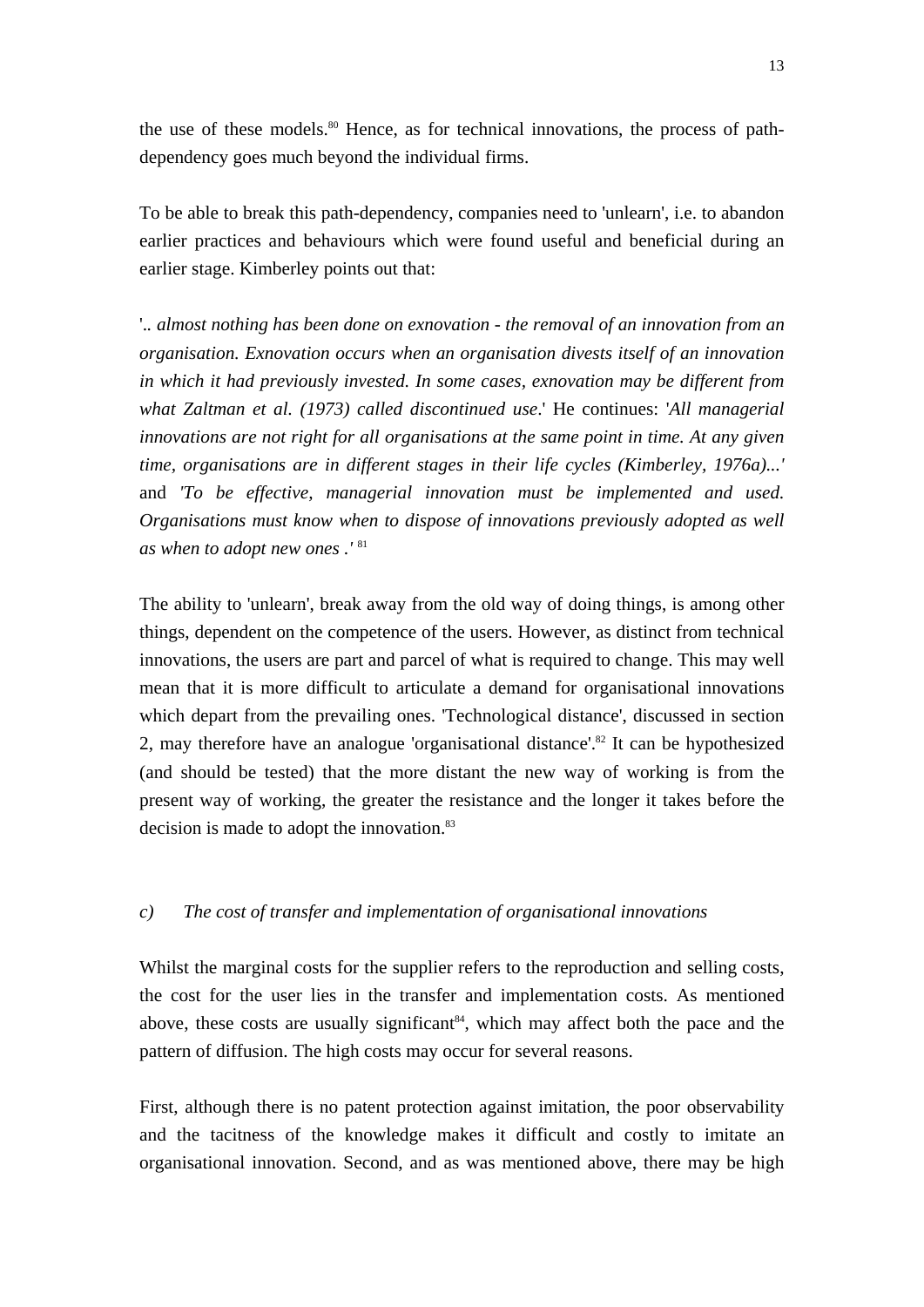costs in terms of organisational disruption. Third, organisational innovation may need to be adjusted to a greater extent than technical innovations to the specific circumstances of each firm<sup>85</sup> which would suggest additional transfer costs. Indeed, there are similarities to the technical innovations' envelope curve (cf chapter 2) in that the product is not homogenous throughout its diffusion process. However, for organisational innovations, the diffusion curve may include a relatively large number of firm specific variants. Fourth, at times it may even be that the organisational innovation is overly wedded to the present organisational solution of each new adopter. This may arise as a consequence of the necessarily subjective interpretation of an organisational innovation, the fact that it refers to the relations between people and the large number of groups which may influence the particular features of an organisational innovation when it is implemented. This may not only be counterproductive, in the sense that the advantages of the organisational innovation may be lost when it is adjusted to the particular 'path' of the firm, but it may also be connected with unnecessarily high transfer costs.

In order to reduce the transfer and implementation costs, it may be important to try to standardise the organisational innovation's content and implementation as far as possible. In addition, the possibility of 'standardising' an organisational innovation can be assumed to influence the possibilities of seeing a major national impact from the organisational innovation. An example of this is the 'standardisation' done in Japan by The Union of Japanese Scientists and Engineers (JUSE), who designed a set of problem-solving tools most useful for the shop floor level (7 QC-tools) and another set of tools for engineers in Japanese industry (7 management tools) to be useful for the majority of the situations that an engineer encounters. In a similar way JUSE has tried to 'standardise' the characteristics of Japanese Total Quality Control (TQC), which can be seen as a major organisational innovation or maybe composed by several sub-innovations.<sup>86</sup> The Malcolm Baldrige National Quality Award, The European Quality Award and The Swedish Quality Award show some similarity in their way of providing check-lists, but they do not try to standardise to the same extent.

In similar way implementation can be 'standardised' in order to facilitate and increase the success-rate. The practices of many consultancy firms is based on the assumption that it is possible to develop one way that suit most, although not all, companies. For consultancy firms this is in itself a driver, as the potential for profit is greatly increased if certain practices to a large extent can be repeated over and over again, given that other things, such as price, are equal. This way of thinking is essentially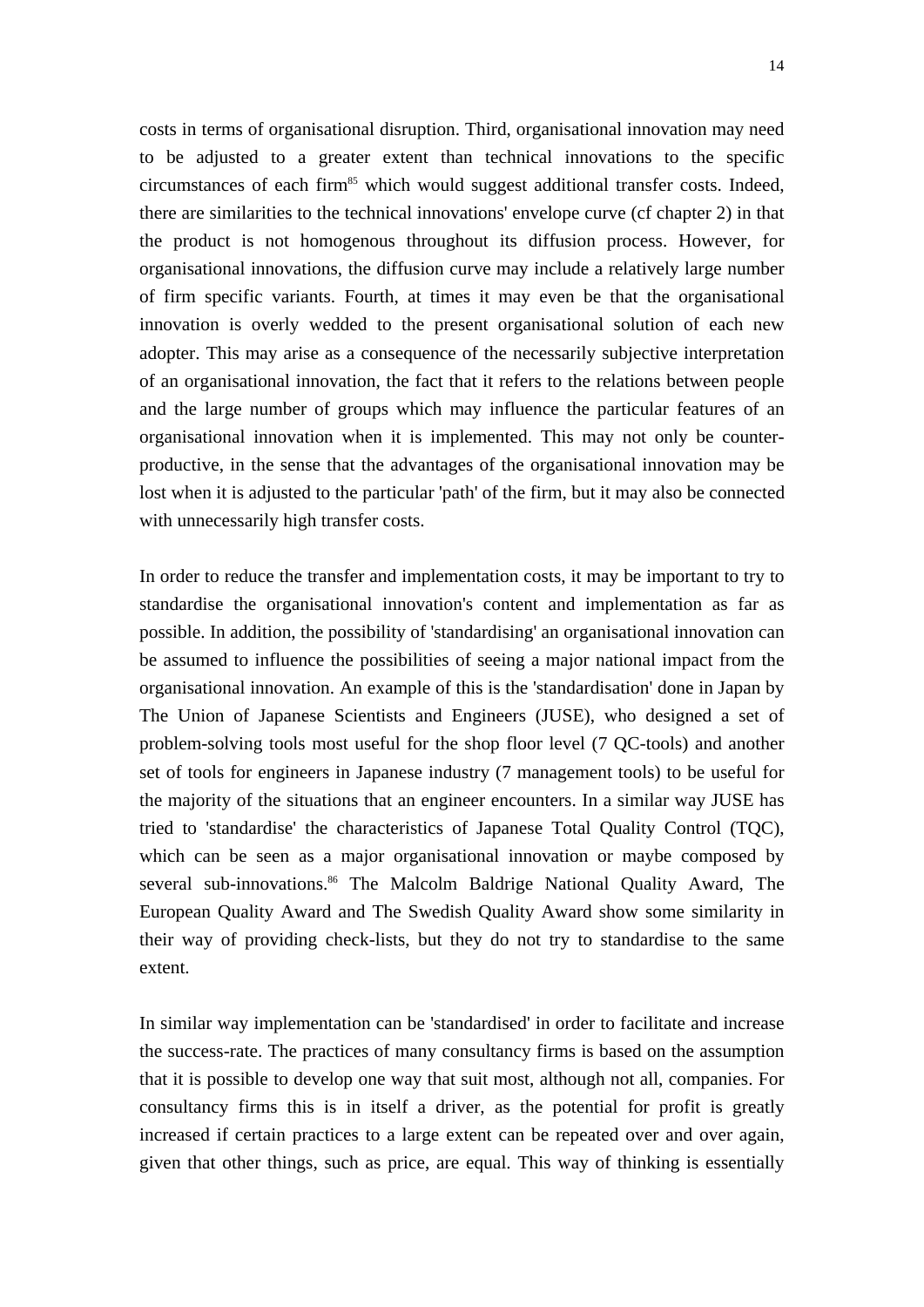'industrial' and has a direct parallel in technical innovation, where the choice of a new product idea is made on the basis that the product is general, in that it suits the needs of many potential customers.87

In Japan once again, the implementation and diffusion of QC-tools, QC-circle activities, etc. have been 'standardised' in order to reach a maximum number of firms in the society with a proven solution that works well in most cases (and avoiding excessive adaptation at each firm). This is also one reason why the diffusion rate of the organisational innovation TQC has been quite high, regardless of the difficulty of estimating the economic effects of organisational innovations in general.

# *d) The length of the diffusion process and modes of transfer of organisational innovations*

For a whole set of reasons (high set-up costs in terms of organisational disruption, difficulties in estimating the performance of organisational innovations, inertia among potential adopters, etc.), we would expect a tendency among potential adopters to delay any decision and in extreme cases act only when there is a severe profit crisis<sup>88, 89</sup> In the case of the automobile industry, Womack et al. made the following comment: '*In the absence of a crisis threatening the very survival of the company, only limited progress seems to be possible*'.90 <sup>91</sup> <sup>92</sup>

On the other hand, this delay in adoption, which frequently occurs when organisational innovations are concerned, can give firms an opportunity to create a competitive advantage over a lengthy diffusion period. The firms who can benefit are early and aggressive adopters<sup>93</sup> who have a superior organisational competence.<sup>94</sup> Because of the poor functioning of the market in promoting the diffusion of organisational innovations, other mechanisms for diffusing organisational innovations must, therefore, be identified and analyzed.<sup>95</sup>

As underlined above, the costs and benefits of organisational innovations are hard to evaluate since trialability and observability could be assumed to be low and there is no analogus criterion to 'profitability' as for technical innovations. Hence, other criteria will be used in making decisions to adopt organisational innovations. One criterion that has been put forward is that firms tend to imitate other influential firms that can be seen as role models.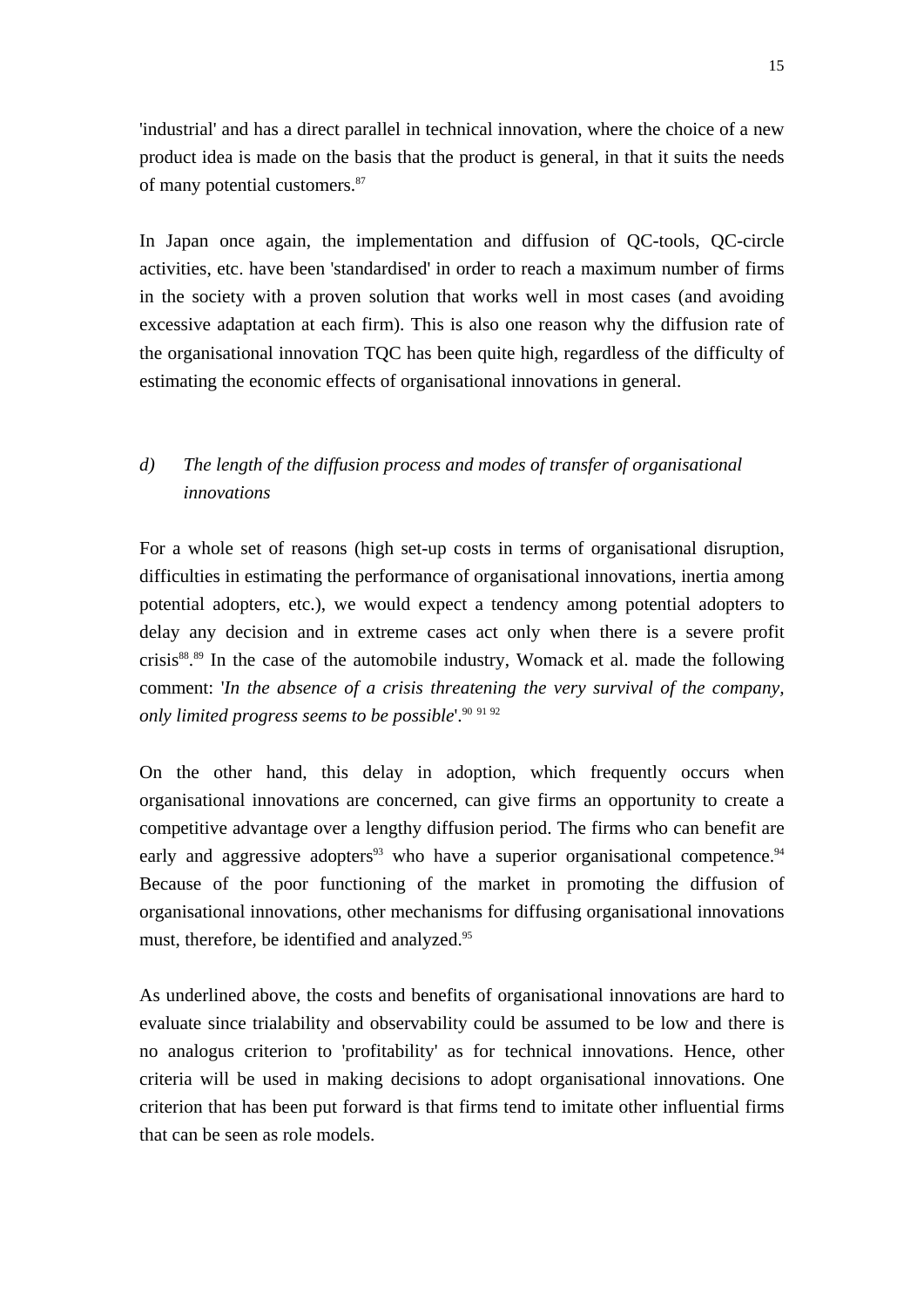'*One criterion is the status of other organisations previously adopting'...*, i.e. *...'imitation is likely to play a more significant role in the diffusion and adoption of organisational innovation than of technological innovation*.' 96

As was discussed earlier, imitation takes place through a process of interactive learning whereby partially tacit information is diffused through networks and with the help of institutions. There are, therefore, good reasons to focus on the features of these systems of innovation when explaining the process of diffusion of organisational innovations.

The poorly functioning market for organisational innovations suggests that networks can have an even more central function to play in the diffusion of organisational innovations as compared to technical innovations. Through the network, the firm has access to communication channels, both formal and informal, where it can find social legitimacy, technical support and draw upon the experience of other members. This will reduce uncertainty and risks, both perceived and actual. The network may also provide slack resources, which can be used in the case of unexpected problems in the implementation process.

Networks can, however, both strengthen or weaken the process of unlearning and diffusion of a new organisational form. Some aspects of a network seem particularly important. The size of it may matter. With a larger network, the information passing through may not only be larger but also more diversified. As was mentioned in section 2, it is probably important to belong to dual networks in order to reduce the risks of being locked-in to a particular organisational path.<sup>97</sup> The amount of slack resources may also be affected by the scale of the network. For these reasons, access to a larger and more diversified network(s) may facilitate adoption and speed up diffusion. Moreover, compatibility of network participants and the maturity of the network would also be expected to favour diffusion of state of the art organisational innovations.<sup>98</sup>

On the other hand, geographical dispersion can pose a major barrier to interfirm communication and a greater physical separation in a network will probably weaken the functioning of the network. In addition, a too heavy reliance on 'within network' information sources can stifle the diffusion of innovations by reducing the number of contacts that members have with information sources outside the network.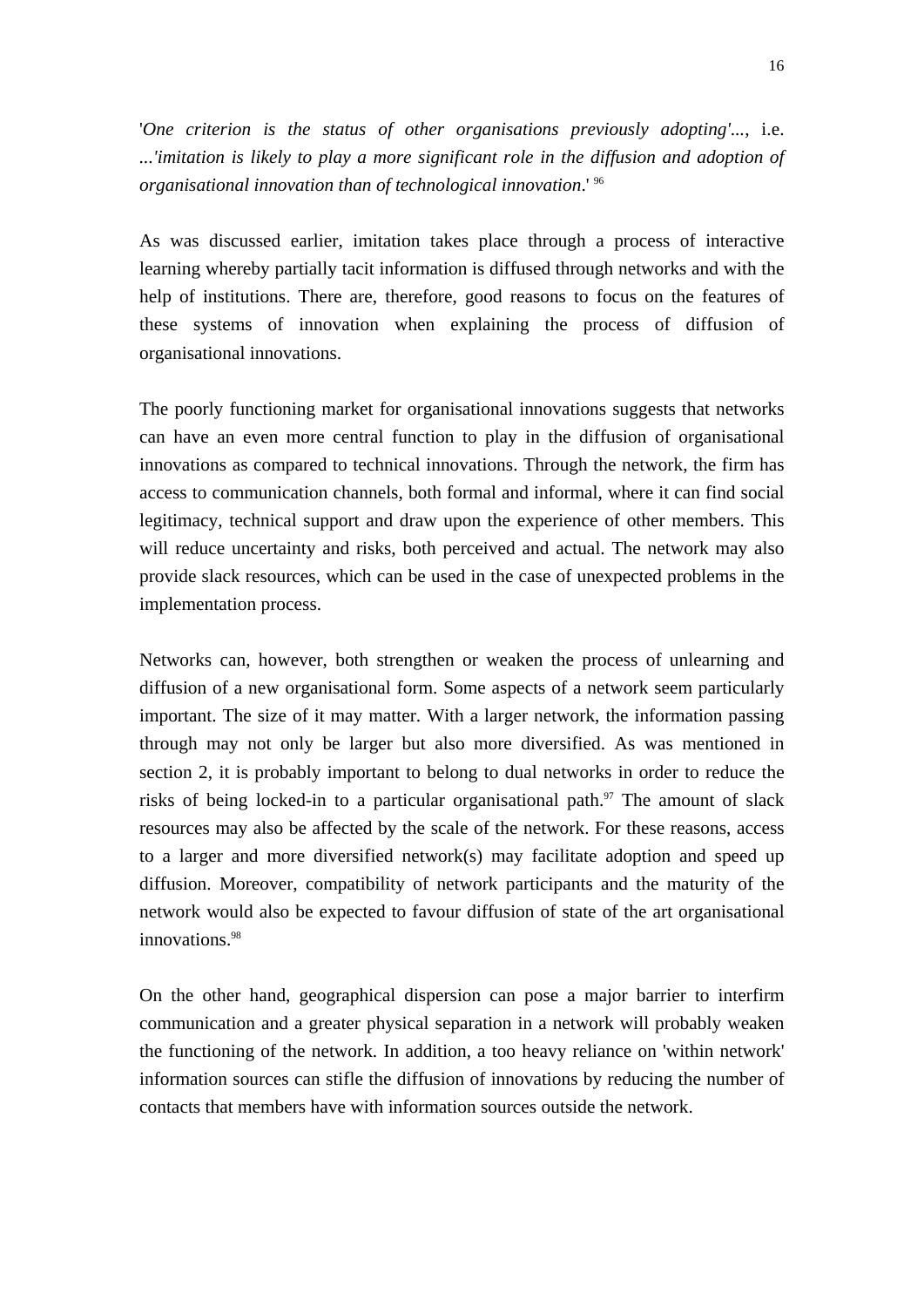Institutions matters too for the diffusion process. Returning to the Japanese example, the standardised implementation procedure of TQC was preceeded by many observable cases of earlier implementation within Japanese firms which could more easily be imitated through JUSEs standardised procedures (i.e. the diffusion followed an imitation pattern)<sup>99</sup>. This removed the need to make separate economic calculation of the benefits of TQC for each company. Instead it is expressed as a 'belief' in Japan that the implementation of TQC will result in increased market share and profitability.100

JUSE substituted in this case for the absence of a supplier industry. Besides this kind of industry association, other mechanisms exists. For example, collective research institutes, such as the Swedish Institute of Production Engineering Research, as well as Universities, can be viewed both as bridging institutions in networks and as compensating mechanisms for the lack of a supplier industry. These institutions can, therefore, not only act as 'brokers' but also as educational institutes which transfer knowledge of organisational innovations to industry and services.<sup>101</sup>

A special case in the process of unlearning and diffusion of organisational innovations are the 'check-lists' for self-evaluation developed by collective research institutes and which are diffused by involving firms in a competition for Awards, e.g. Malcolm Baldrige National Quality Award in the USA, the Swedish Quality Award, or the European Quality Award. By following these check-lists (and eventually competing for the award), companies are strongly influenced to abandon earlier practices and adopt the principles of Total Quality Management.<sup>102</sup>

However, as a consequence of the tacit nature of the knowledge base of organisational innovations, the importance of 'unlearning', and the central role of top management involvement in change processes, we would expect there to be a limit to the degree to which such institutions can act as diffusion mechanisms. The transfer of key-people within firms, e.g. MNCs, and between firms, is probably therefore another key diffusion mechanism.<sup>103 104</sup>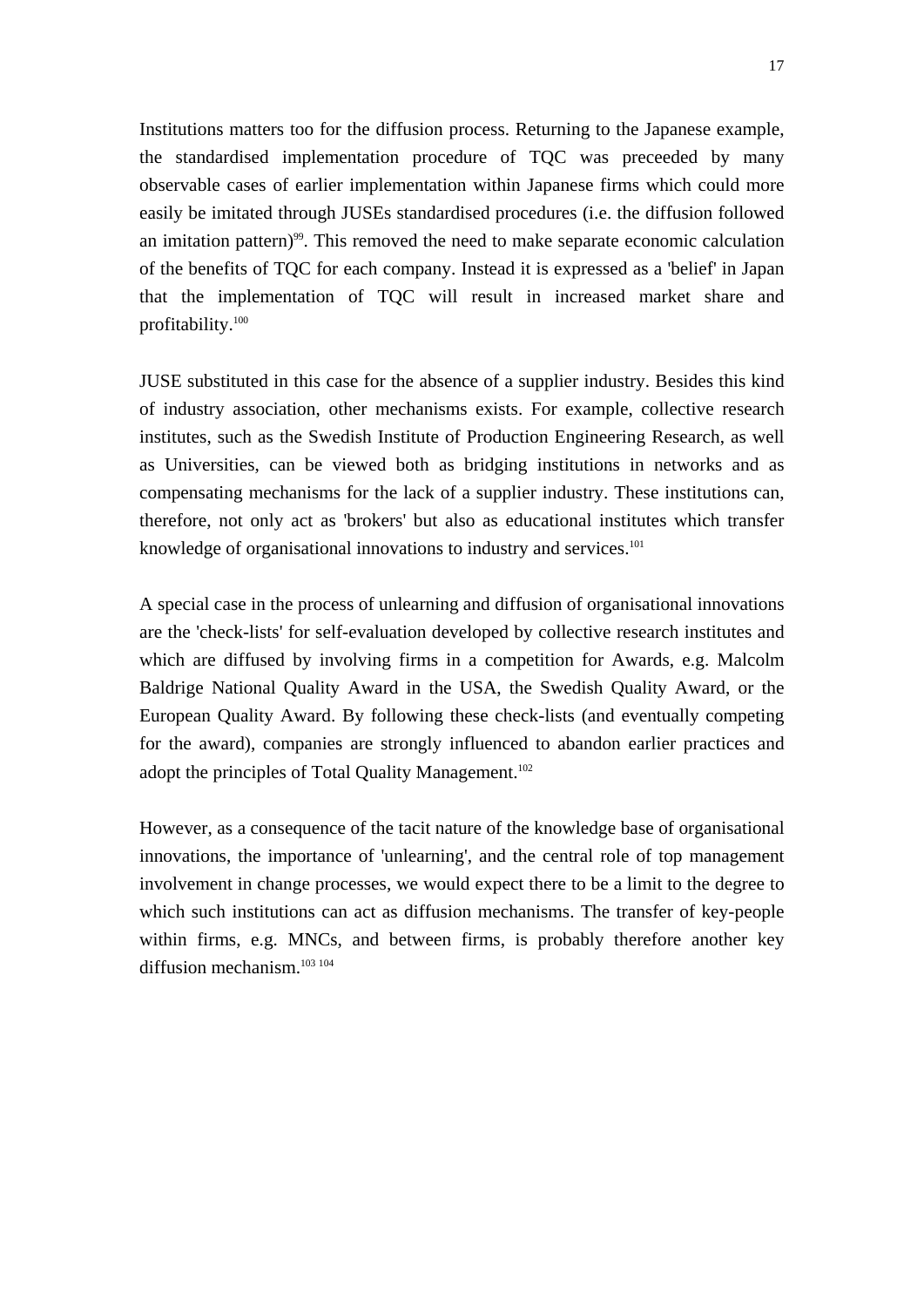### **Conclusions**

We started out this essay in asking ourselves what the more recent literature on technical innovation and diffusion can contribute to shaping an analytical framework for studying the diffusion of organisational innovations. A first answer is that it probably has a great deal to contribute. The whole set of issues related to the cumulative nature of innovation, inertia and path-dependency appears to be highly relevant to organisational innovations. This refers to both the internal characteristics of the search and implementation process in firms, which is clearly of great importance, and to the wider context of networks, institutions and national systems of innovation geared towards particular trajectories. One of these issues refers to the difficulties encountered when trying to separate the innovation and diffusion processes. This is presumably even more accentuated for organisational innovations than for technical innovations. The role of national systems of innovation in finding non-market mediated transfer of organisational innovations would also seem to be of central importance due to the particular characteristics of the 'market' for organisational innovations. Institutions and networks, therefore, presumably matter greatly in the diffusion process of these innovations.

Thus, we can draw a number of interesting implications for an eventual analytical framework for studying the diffusion of organisational innovations.

First, the evasive nature of organisational innovations suggest that the definition of the object of the study need to be given special attention:

- \* where is the system boundary, what should be included in a specific organisational innovation?
- \* how should the temporal aspect of the innovation be handled, i.e. the process of continuous adaptation and change? The organisational innovation that reaches a firm's boundaries is usually not the same after some time, because of continued innovative or adaptive activities.
- \* when should an organisational innovation be considered to be adopted? Is it the first time management make a decision to use the innovation, or is it when it is implemented to a certain degree inside the adopting firm, and if so, to what extent?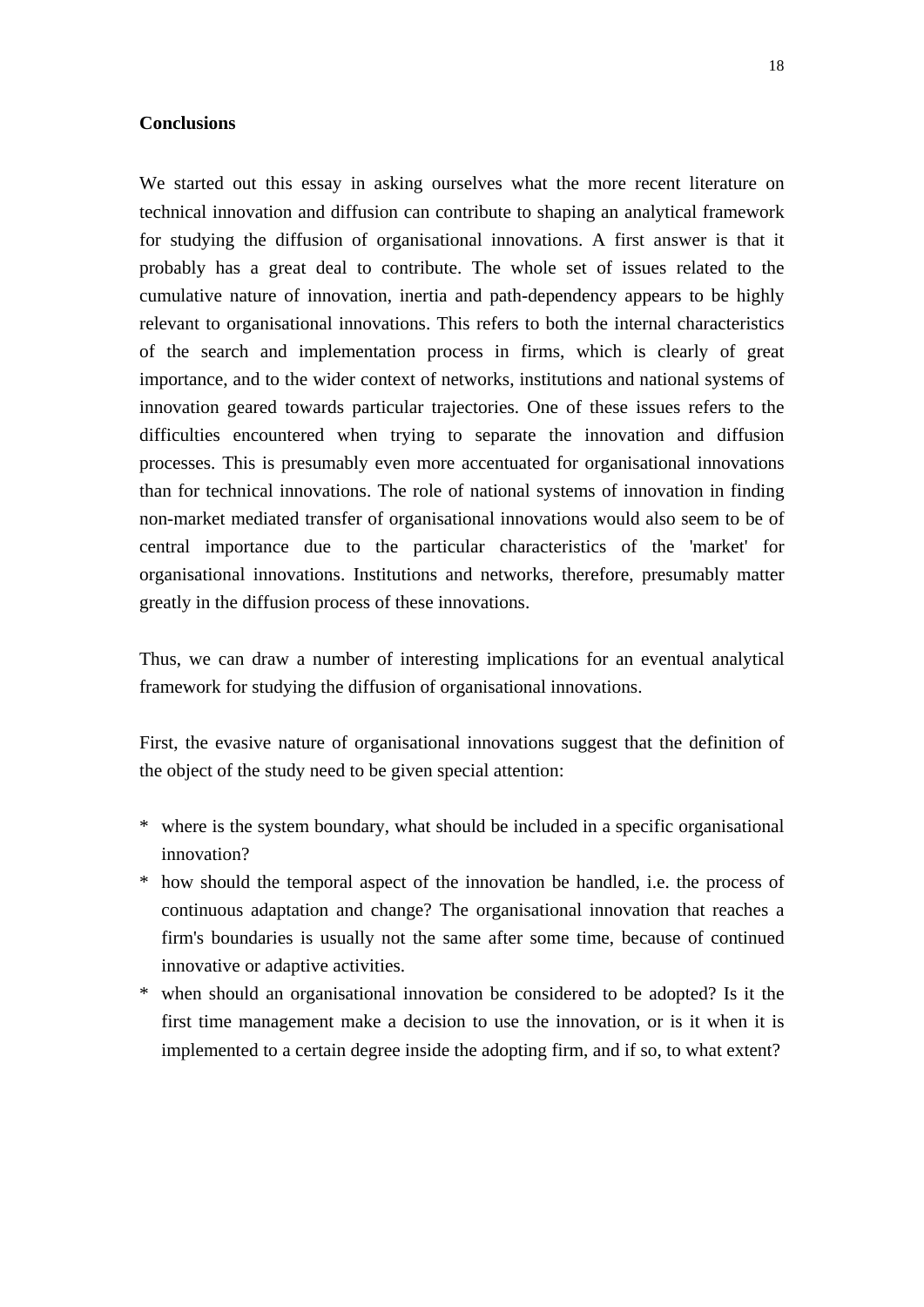Second, assuming that:

- \* user competence is critical for the diffusion process;
- \* that 'unlearning' is central to the diffusion process;
- \* inertia, the cumulative nature of the innovation process may be even more accentuated for organisational innovations; and
- \* organisational innovations are to a large degree tacit and need to have firm-specific adjustment,

then, the experience base of the firm for handling organisational innovations is central to understanding the diffusion process. Thus, factors shaping the learning process within firms ought to be a central for studying the diffusion of organisational innovations. In other words, the absorptive capacity of firms, and what shapes the nature of it, needs to be understood. In this context, the concept of 'organisational distance' may be elaborated on and measured.

Third, given the special features of the 'market' for organisational innovations, we would expect that the market functions poorly and that, therefore, other modes of transfer have to compensate for that weakness. One of these compensating mechanisms is the position of the firms in various networks. Another is institutions such as industry associations and universities. Finally, the movement of tacit knowledge embodied in top-level management between and within firms presumably matters greatly. How well these compensating mechanisms work is presumably a key determining factor of the rate of diffusion in a given economy.

Fourth, to reduce the transfer and implementation costs, a certain degree of standardisation, of both the innovation itself and of its implemention, may be required. It seems essential to study these processes of standardisation.

Fifth, there is a need to look at diffusion of innovations in a wider context. It includes interdependencies of innovations, in relations that can be sequential, complementary, as well as directly or indirectly competing. It also includes cumulativeness and pathdependency, as well as factors influencing unlearning on national levels.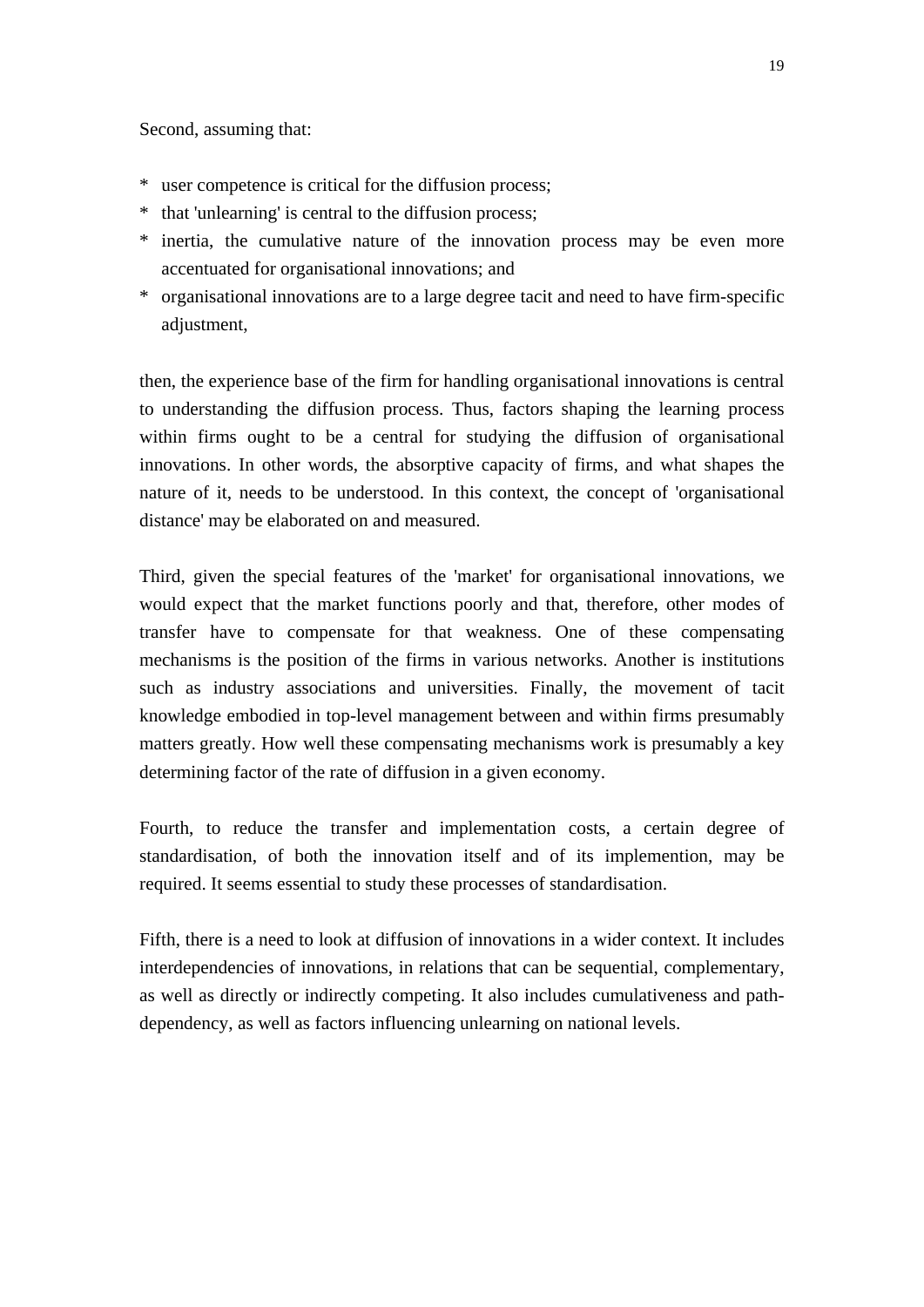### **Acknowledgement**

We would like to acknowledge the financial support from the Swedish Institute for Quality (SIQ) and the Swedish Council for Work Life Research.

An early version of this paper was presented at the conference on 'Technological and Industrial Development', arranged by Chalmers University of Technology, Stockholm School of Economics and NUTEK. We are grateful to the participants in our session, in particular Charles Edquist, for comments. We are also grateful to the doctoral students in Work Organisation at the School of Technology Management and Economics, Chalmers University of Technology, for a very fruitful discussion in another seminar. Howard Rush and John Bessant gave valuable comments on a subsequent draft.

#### **Notes and References**

l

<sup>&</sup>lt;sup>1</sup> See B. Carlsson, 'Reflections on Industrial Dynamics', International Journal of Industrial Organisation, 5, 1987, pp.135-148, for deliniation of the field of enquiry which he labels Industrial Dynamics.

F. Damanpour, K. A. Szabat & W. M. Evan, 'The relationship between types of innovation and organisational performance', *Journal of Management Studies*, Vol.26, No.6, pp.587-601, 1989, and E. Rogers, *Diffusion of Innovations 3rd ed.*, (New York, The Free Press, 1983).

Innovation is here defined according to Rogers (1983) as '*any idea, object, or practice that is perceived as new by the members of the social system*', i.e. the innovation is viewed from the perspective of the customer and not that of the producer. In addition, in this paper the concepts of organisational, administrative and managerial innovation are used interchangeably. Administrative innovations are sometimes seen as encompassing both organisational change and change in management system (Damanpour et al. 1989), while others use the concept organisational innovation in the same wide sense. In the present paper, the three concepts are used interchangeably.

<sup>4</sup> D. Teece (1981, p: 173, cited in Edquist 1992) argues that '*Business historians have long been aware that organisational innovations have had remarkable productivity ramifications. A.H. Cole has asserted that "if changes in business procedures and practices were patentable, the contributions of business change to the*  economic growth of the nation would be as widely recognised as the influence of mechanical innovations".<br><sup>5</sup> C. Edquist, 'Technological and Organisational Innovations, Productivity and Employment', World Employment

*Programme Research Working Paper*, WEP 2-22/WP.233, 1992.

<sup>6</sup> P.A. David, 'Path-Dependency: Putting the Past into the Future', Stanford University, *Institute for Mathematical Studies in the Social Sciences, Economic Series*, Technical Report No 553, November, 1988, and G. Dosi, 'Sources, Procedures and Microeconomic Effects of Innovation'*, Journal of Economic Literature*, Vol. XXVI (September), 1988, pp.1120-1171, and G. Dosi, K. Pavitt & L. Soete, *The Economics of Technical Change and International Trade,* (Harvester/Wheatsheaf, 1990), and G. Dosi, D. Teece & S. Winter, 'Toward a theory of corporate coherence', in: G. Dosi, R. Giannetti, P.A. Toninelli (Eds), *Technology and the Enterprise in a Historical Perspective* (Oxford, Oxford University Press,1991), and B.Å. Lundvall (Ed), *National Systems of Innovation. Towards a Theory of Innovation and Interactive Learning*, (London, Francis Pinter, 1992), and S. Metcalfe, 'The Economic Foundations of Technology Policy: Equilibrium and Evolutionary Perspectives', mimeo, (University of Manchester, 1992), and P. Patel & K. Pavitt, 'Uneven (and divergent) technological development amongst countries and firms: evidence and explanations', mimeo, (Science Policy Research Unit, University of Sussex, U.K, 1993).<br><sup>7</sup> Lundvall 1992, op. cit., Ref. 5.

<sup>8</sup> Dosi 1988, op. cit., Ref.5.

<sup>&</sup>lt;sup>9</sup> G. Dosi, 'The nature of the innovative process', in: G. Dosi, C. Freeman, R. Nelson, G. Silverberg, & L. Soete (Eds), *Technical Change and Economic Theory* (London, Francis Pinter, 1988), p. 225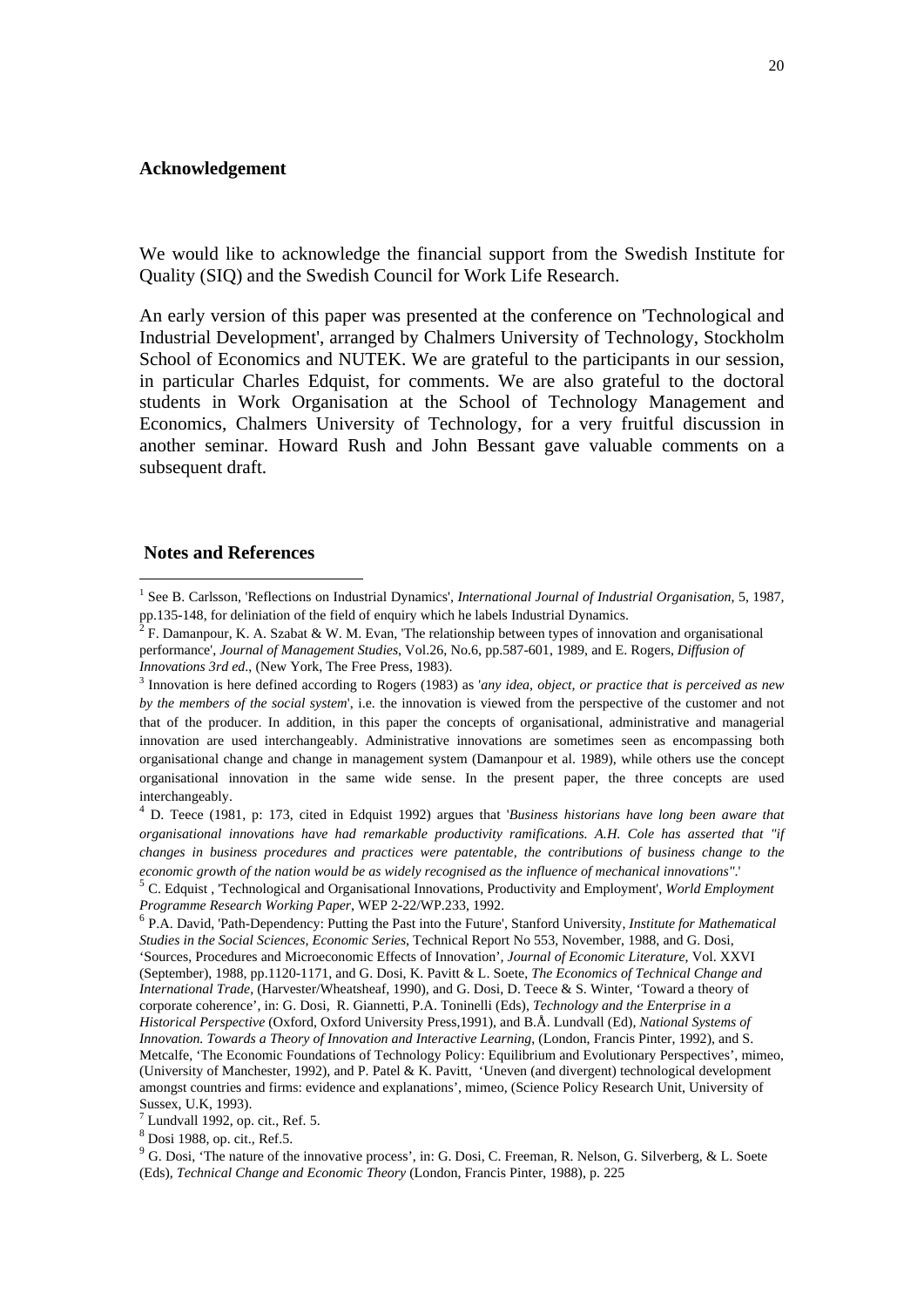$10$  David 1988 and Dosi et al. 1991, op. cit., Ref.6

<sup>11</sup> This may be less so for radical technical change than for incremental change. Many times though, it appears as if technological discontinuities build upon, and expand a firm's existing technology base rather than replacing it (see e.g. O. Granstrand & S. Jacobsson, 'When are Technological Changes Distruptive? - A Preliminary Analysis of Intervening Variables Between Technological and Economic Changes', Paper presented at the Marstrand Symposium on Economics of Technology, (Marstrand, Sweden, August, 1991), and P. Patel & K. Pavitt, 'The continuing, widespread (and neglected) importance of improvements in mechanical technologies', mimeo, (Science Policy Research Unit, University of Sussex, U.K, 1993), and C. Oscarsson*, Technology diversification the phenomenon, its causes and effects*, Doctoral dissertation, (Department of Industrial Management and Economics, Chalmers University of Technology, Gothenburg, Sweden, 1993). 12 Granstrand & Jacobsson 1991, op. cit., Ref.11

<sup>13</sup> In a corresponding way, the concept of 'technological families' introduced by Gustafsson (1981) is based on the rationale that there are product groups which share a common technology base, and that the learning processes are facilitated if they occur in related production technologies. (see H. Gustavsson, 'On-the-Job Learning and Resource Allocation in Developing Countries: A measurement problem in project appraisal and a proposal to its solution', Master Thesis, (University of Sussex, UK, 1981).

<sup>14</sup> A network is here defined as actors, e.g. firms, organisations, associations, or individuals engaged in the production, distribution, or use of goods, services, and knowledge. In these networks, information is spread via personal contacts, either formally or informally.

<sup>15</sup> Dosi 1988 and Metcalfe 1992, op. cit., Ref. 6, and D.S. Landes, Inaugural lecture at the E.A.R.I.E. 18th Annual Conference, (Ferrara, Italy, September 1-3, 1991).

<sup>16</sup> Metcalfe 1992, op. cit., Ref. 6

<sup>17</sup> ibid. and E. Rogers, 'The Rise of Silicon Valley', mimeo, (Institute for Communication Research, Stanford University, 1981).

18 E. von Hippel, *The Sources of Innovation*, (New York, Oxford University Press, 1988, and B. Carlsson & S. Jacobsson, 'Technological Systems and Economic Policy: The Diffusion of Factory Automation in Sweden', *Research Policy*, forthcoming, 1993.<br><sup>19</sup> B.Å. Lundvall, 'Introduction', in Lundvall, (Ed), (1992), op. cit., Ref. 5, and B. Johnsson, 'Institutional

Learning', in Lundvall, (Ed), (1992), op. cit., Ref. 5.

<sup>20</sup> Information technology may to some extent reduce the negative effect of geographical distance (Daniels & Daniels 1993, and Davenport 1993), but there are limitations in terms of transferring information of a more tacit nature. (See J. L. Daniels & N. C. Daniels, *Global Vision - Building New Models for the Corporation of the Future*, (New York, McGraw-Hill, 1993), and T. H. Davenport, *Process Innovation - Reengineering Work through Information Technology*, (Boston, Harvard Business School Press, 1993).<br><sup>21</sup> B. Å. Lundvall, 'Innovation as an interactive process; from user-supplier interaction to the national system of

innovation', in Dosi, G; Freeman, C; Nelson, R, Silverberg, G and Soete, L (Eds), *Technical Change and Economic Theory*, (London, Francis Pinter, 1988, p.355).<br><sup>22</sup> M. S. Granovetter, 'The Strength of Weak Ties', *American Journal of Sociology*, No.78, 1973, pp.1360-1380.

<sup>23</sup> For the R&D process it is known that an R&D team needs different kind of contacts during different phases of the development process. During early phases, the team benefits from many and disperse contacts (including weak-ties), while during later phases, the successful teams mostly turn inward and limit the outside contacts to a vital few (See T. Allen, *Managing the Flow of Technology*, (Cambridge, MA, The MIT Press, 1984), and S. Sjölander, *Innovation och Företagsförnyelse-Ideutveckling och Idehantering i Företag*, (Malmö, Liber, 1983) in Swedish).

<sup>24</sup> Given a basic technical understanding and a common language of communication, one single contact to a capable machinery supplier, not necessarily in the vicinity, can provide a firm with the latest technology ahead of most international competitors, e.g. as was the case for a small Swedish company producing advanced technical textiles, which had very well established links to an advanced German machinery supplier (S. Alänge & S.Jacobsson, 'Svensk Tekoindustris Infrastruktur', Report submitted to NUTEK, (NUTEK, Stockholm, 1992).<br><sup>25</sup> cf. I. Frei, 'Grundläggande teknologier för småindustrietablering', *Examensarbete*, no. 1980-9 (Masters Thesis i

Swedish), (Göteborg, Dept. of Industrial Management, Chalmers University of Technology, 1981), and E. M. Rogers & D.L. Kincaid, *Communication Networks - towards a new paradigm for research*, (New York, The Free Press, 1981).

<sup>26</sup> G. Reitberger, 'Forskning om teknikspridning', Report submitted to the National Swedish Board for Technical Development (STU), (Stockholm, STU, 1984), and B. Johannisson, 'Business and Local Community - Swedish experiences from bottom-up planning for local industrial development', Report 1985:4, (Östersund, University of Östersund, 1985).

 $27$  International colloborative R&D ventures have increasingly become a form of extended contacts (Mowery 1987) which indicates that even international network can be of a tight nature. (See D. Mowery, *Alliance Politics and Economics - Multinational Joint Ventures in Commercial Aircraft*, (Cambridge, MA, Ballinger, 1987).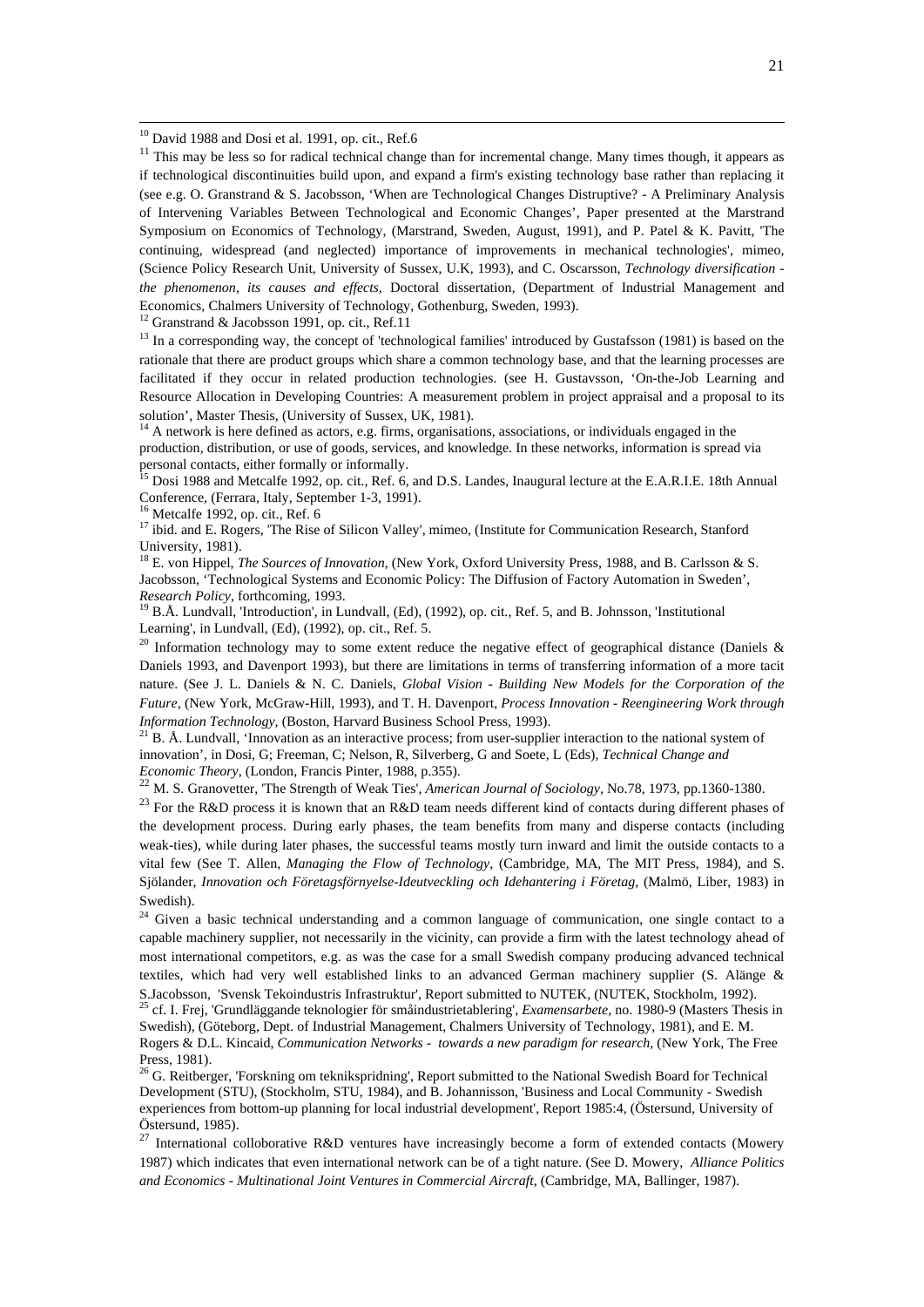28 B. Carlsson & R. Stankiewicz, 'On the Nature, Function, and Composition of Technological Systems', *Journal of Evolutionary Economics*, 1 (2), 1991, pp.93-118, and Lundvall 1992, op. cit., Ref. 5, and R. Nelson (Ed.),

framtida konkurrenskraft', report submitted to NUTEK, (Stockholm, NUTEK, 1992).<br><sup>31</sup> Miller (1994) found that the process of large scale innovation, the acceleration of product development, and the increasing strategic importance of technology were factors contributing to the concentration of R, D  $\&$  E activities close to the home base. Factors limiting the concentration were the dispersion of foreign sales, the surveillance of competitors' engineering and styling activities, and the support of foreign assembly plants. Furthermore, the development of global networks is constrained by communication difficulties, travel time and cost, and by pressures for regional autonomy. (See R. Miller, 'Global R&D networks and large-scale innovations: The case of

the automobile industry', *Research Policy*, Vol.23, No.1, 1994, pp.27-46.<br><sup>32</sup> P. Patel, 'Localized Production of Technology for Global Markets', mimeo, (University of Sussex, UK, Science Policy Research Unit, 1993).

<sup>33</sup> However, recent interview data suggest that firms who have a global marketing strategy including a wish to be perceived as a local entity on each market, to an increasing extent are also in the process of globalizing their R&D, e.g. ABB, Honda, IBM, Motorola and NEC.

Inertia is here defined as unwillingness to change or, if a change is implemented, to change in certain, already known, directions. On the level of the whole organisation, the company is usually said to be 'path-dependent'. <sup>35</sup> Patel & Pavitt 1993, op. cit., Ref. 6.

36 W. Cohen & D. Levinthal, 'Absorptive Capacity: A New Perspective on Learning and Innovation',

*Administrative Science Quarterly*, 35, 1990, pp. 128-152, and Lundvall 1992, op. cit., Ref. 5, and B. Carlsson & S. Jacobsson, 'Technological Systems and Development Potentials - a Policy Discussion', mimeo, (Department of Industrial Management and Economics, Chalmers University of Technology and Department of Economics, Case Western Reserve University, Cleveland, 1993).

37 Metcalfe 1992, op. cit., Ref. 6.

38 Cohen & Levinthal 1990, op. cit., Ref. 36.

39 see C. Thirtle & V. Ruttan, *The role of demand and supply in the generation and diffusion of technical change*,

(Harwood Academic Publishers, 1987).<br><sup>40</sup> Carlsson & Jacobsson 1993, op. cit., Ref. 18, and J. Bessant & H. Rush, 'Building bridges for innovation; the role of consultants in technology transfer', *Research Policy*, 1994,

<sup>41</sup> N. Rosenberg, *Perspectives on Technology*, (Cambridge University Press, 1976), and B. Gold, 'Technological diffusion in industry; research needs and shortcomings'*, The Journal of Industrial Economics*, Vol. XXIX, no.3, 1981, pp. 247-269.

 $42$  The example of numerically controlled machine tools (NCMT) can illustrate this feature. Whilst the first NCMT was produced as early as in 1955, it took two major changes (and twenty years) in the underlying technology base and associated price/performance characteristics (and a whole range of minor improvements) before NCMTs began to be diffused on a large scale (S. Jacobsson*, Electronics and industrial policy. The case of computer controlled lathes*. World Industry Studies 5, (London, Allen & Unwin, 1986), and E. Ehrnberg & S. Jacobsson, 'Technological Discontinuity and Competitive Strategy -Revival through FMS for the European Machine Tool Industry?' In *Technological Forecasting and Social Change*, 1993).<br><sup>43</sup> E. Ehrnberg & S. Jacobsson, 'Technological Discontinuities, Industry Structure and Firm Strategy- The Case of

Machine Tools and Flexible Manufacturing Systems', Department of Industrial Management and Economics, Chalmers University of Technology, Gothenburg, Sweden, 1991, and Metcalfe 1992, op. cit., Ref. 6. 44 Metcalfe 1992, op. cit., Ref. 6.

<sup>45</sup> For a review, see Thirtle & Ruttan 1987, op. cit., Ref. 39.

46 Rosenberg 1976, op. cit., Ref. 41, Ehrnberg & Jacobsson 1993, op. cit., Ref. 42, Carlsson & Jacobsson 1991, op. cit., Ref. 29, Carlsson & Jacobsson 1993, op. cit., Ref. 18. 47 Edquist 1992, op. cit., Ref. 5, briefly discusses this issue and makes a distinction between organisational

innovations with respect to their factor saving biasses and the degree to which they can be transferred between countries.

48 D. Teece, 'The diffusion of an administrative innovation', *Management Science*, Vol. 26, No.5, May, 1980, pp. 464-470.

49 On the other hand, tacit knowledge is easier to protect.

<sup>50</sup> As the importance of company specific organisational techniques are realized, we will probably still see an increasing priority given to developments of the firm's knowledge base in this field; investments which may have little to do with selling on the market.

<sup>51</sup> For an analysis of the role of consultants in technology transfer, see Bessant & Rush 1994, op. cit., Ref. 40.

*National Innovation Systems; A Comparative Analysis*, *Innovative Analysis*, 1993). 29 Dosi et al. 1990, op. cit., Ref. 6, B. Carlsson & S. Jacobsson, 'Technological Systems and Industrial Policy', in: C. Freeman & D. Foray (Eds), *Technology and Competitiveness. The Dynamics of Created Advantages*, (Pinter

 $^{30}$  B. Carlsson, G. Eliasson, A. Granberg, S. Jacobsson & R. Stankiewicz, 'Sveriges teknologiska system och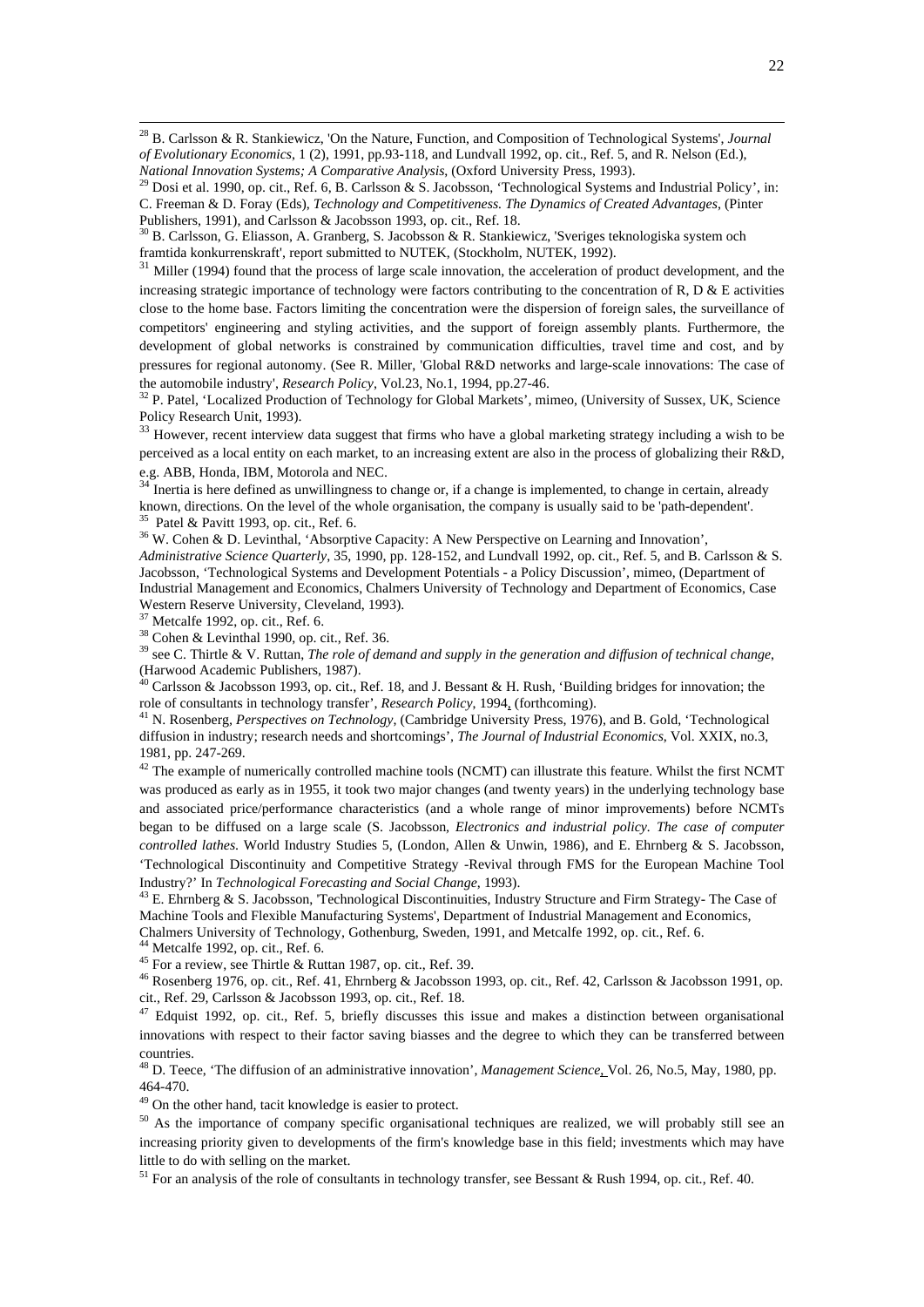54 J. R. Kimberley, 'Managerial Innovation', in P. C. Nystroem & W. H. Starbuck (Eds), *Handbook of Organisational Design*, (New York, Oxford University Press, 1981, p: 87).<br><sup>55</sup> There are companies that have developed a search and development function for organisational practices, e.g.

units within the Motorola University. 56 Cf. S. Alänge, 'Total Quality Management as a Tool for Organisational Change'*, CIM Working Paper*, No. WP

1992-01, (Göteborg, Chalmers University of Technology, 1992), and P. Spenley, *World Class Performance* 

*through Total Quality - A Practical Guide to Implementation*, (London, Chapman & Hall, 1992).<br><sup>57</sup> The worst case of course being when a mixed message is provided, when there is no correspondence between what the boss says and what he/she does.

58 Kimberley 1981, op. cit., Ref. 54.

<sup>59</sup> In large corporations it has been found that major organisational change programmes started by a central corporate office usually lead to failure. Instead, a success pattern has been found when an organisational innovation first is adopted, adapted and diffused by line management in a subunit, division etc., and then later on, when an internal success case exist, the innovation can be diffused and implemented on a wider scale within the corporation. (See M. Beer, R. A. Eisenstat, & B. Spector, 'Why Change Programs Don't Produce Change', *Harvard Business Review*, November-December 1990, pp.158-166.<br><sup>60</sup> Teece 1980, op. cit., Ref. 48.<br><sup>61</sup> Empirical work is required to verify whether or not this is the case.

 $62$  This subjective view is further reinforced by the consultancy firm's interest in packaging organisational innovations and making their offer unique. The result is that essentially the same innovation is described in different sets of 'proprietary' concepts. E.g. Western consultancy firms catching up on the experiences developed within Japanese industry (in Japan called TQC, CWQC or Toyota management system, etc) describe their own packaged offers in terms such as 'resourceful organisations', 'horizontal organisations', etc. What the consultancy firms add to the general concept and features of TQC is primarily their experience of analysing and implementing the concept in a larger number of firms. This experience contains a strong factor of learning for each time the innovation is implemented, which is culture specific depending on the nation/region and corporation in which the consultant has been active.

<sup>63</sup> This 'standardising' has been seen as a factor slowing the internal diffusion process (H. Hasselbladh, *Administrativa innovationer i organisationer*, (Uppsala, Department of Business Administration, University of Uppsala, 1991). On the other hand, the opposite view is probably more common and recommended in normative books, i.e. often the initial use of a pilot project which lays the foundation for a firm specific standardisation is prescribed.

64 Cf. D. Leonard-Barton, 'Implementation as mutual adaptation of technology and organisation', *Research Policy*, 17, 1988, pp. 251-267, and Damanpour et al. 1989, op. cit., Ref. 2. 65 Leonard-Barton 1988, op. cit., Ref. 64.

66 E. Trist, 'The Evolution of Socio-Technical Systems', *Occasional Paper,* No.2, 1981, Ontario Quality of Work Life Centre, Toronto.

67 N. Tichy, *Managing Strategic Change - Technical, Political and Cultural Dynamics*, (New York, John Wiley & Sons, 1983), and Alänge 1992, op. cit., Ref. 56,

<sup>68</sup> Edquist 1992, op. cit., Ref. 5, emphasizes that the distinction between technological and organisational change is analytical in nature because it is extremely difficult to distinguish sharply between them in the real world, and the two concepts are often related to one another in an often complex way.

 $69$  A common definition of an innovation refers to the point in time when it is first used in production for a commercial market, and in a similar way the adoption of an organisational innovation can be tied to the first use for commercial production (H. Rush, 1994, personal communication). However, a limited production for a market during a pilot test phase, does not necessarily mean that the organisational innovation is in any regular use within the firm. Rather, it could be argued that the subsequent diffusion to other departments could be considered as the starting point for the adoption of the innovation.<br> $\frac{70 \text{ H}}{20 \text{ H}}$ 

70 Here user competence refers to both the ability to search for new opportunities and the ability to implement and manage change. The ability to search for new opportunities means the ability to find, to interpret, to understand, and to choose, in this case, an organisational innovation. The ability to implement and manage change means the ability to make the employees understand the need for change in the organisation, to set goals in the right direction, to organise the change process, to involve, motivate and mobilize the work force in the right direction, and finally to measure and keep track of the goals.<br><sup>71</sup> '*The literature on organisational innovation is vast and diverse. The studies focusing on invention, on the initial <sup>71</sup>* 

*adoption decision or technology transfer among organisations are less relevant to understanding post adoption issues than is the research focused specifically on implementation*.' (Leonard-Barton 1988, op. cit., Ref. 64).

 <sup>52</sup> Teece 1980, op. cit., Ref. 48.

<sup>53</sup> D. Teece, *The Multinational Corporation and the Resource Cost of International Technology Transfer*, (Cambridge, MA Ballinger, 1976).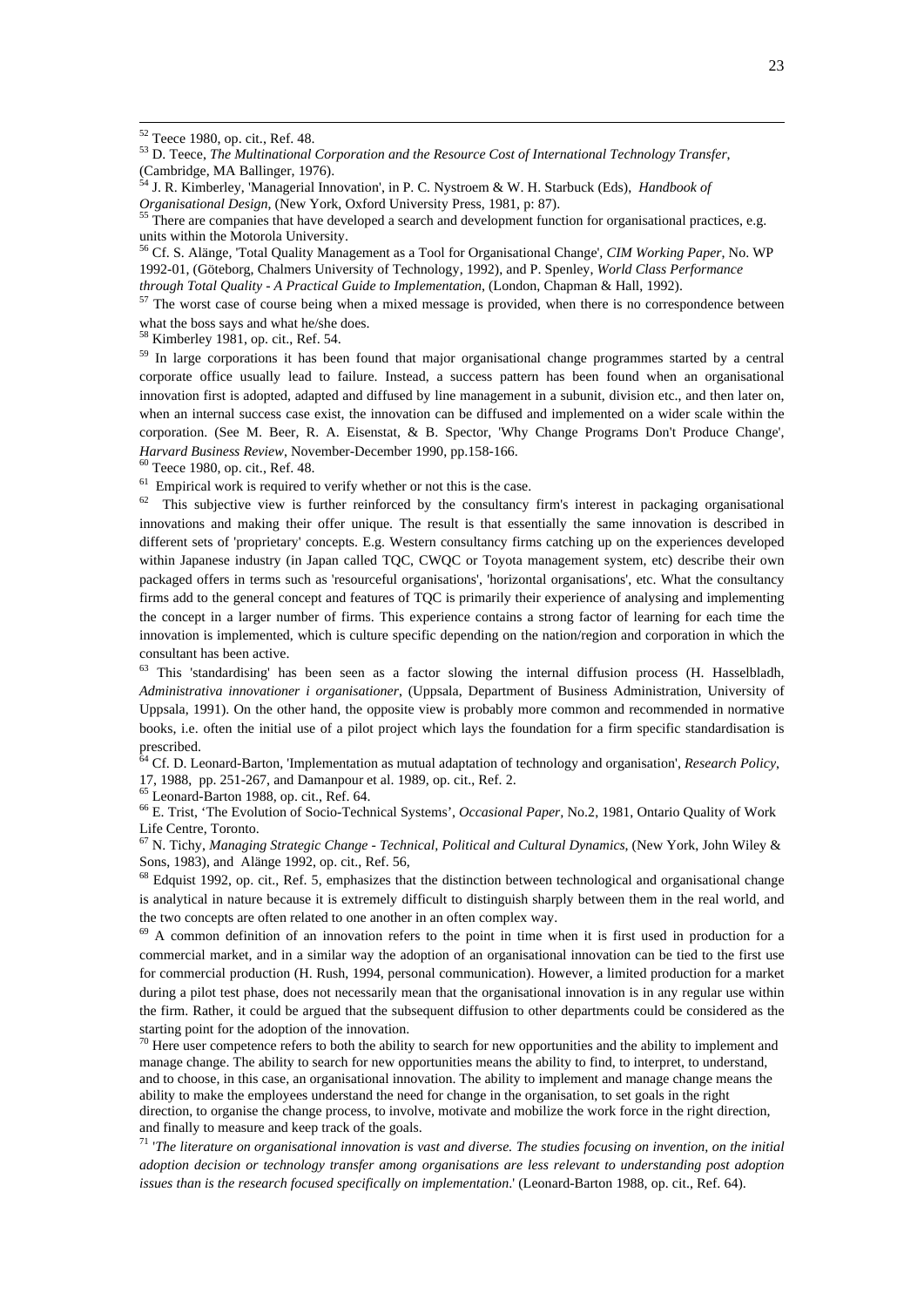72 E.g. Spenley 1992, op. cit., Ref. 56.

73 E.g. R. Beckhart & R. T. Harris*, Organizational Transitions: Managing Complex Change*, (Reading, MA, Addison-Wesley, 1977), and E. H. Schein, *Organizational Culture and Leadership*, (San Francisco, Jossey-Bass, 1980).

74 Teece 1980, op. cit., Ref. 48.

<sup>75</sup> For instance, the Volvo Uddevalla plant grew out of the long experience of Volvo factory in Kalmar.<br><sup>76</sup> Parallel innovations can either be directly competitive in such a way that they perform almost the same functio or are directed towards the same area, or indirectly competitive in such a way that they compete for the same limited resources in terms of money, managerial capacity, etc.<br>
<sup>77</sup> In the case of the sequential form of diffusion, where one innovation is perceived by the individuals in an

organisation as a direct continuation of an earlier failure, major barriers are created. To overcome such barriers can be a matter of several years.

 $<sup>78</sup>$  Especially in the case of organisational and technical innovations there can be a direct synergistic condition. For</sup> example, the diffusion of new information technology in the form of distributed PC-based networks condition and positively enforce the diffusion of decentralized management practices in large corporations.<br><sup>79</sup> Kimberley 1981, op. cit., Ref. 54.

80 A. Berger, 'Några spridda tankar kring organisatoriska innovationers uppkomst, spridning och adoption', mimeo, Department of Industrial Management and Economics, Chalmers University of Technology, Göteborg, Sweden, 1993.

81 G. D. R. Zaltman & J. Holbek, *Innovations and Organisations*, (New York, John Wiley & Sons, 1973), and J. R. Kimberley, 'Issues in the design of longitudinal organizational research', *Sociological Methods and Research*,

 $82$  Organisational distance is here defined as the distance between the old and the new way of working. That is, differences in working routines, organisation, ways of communication etc.

 $83$  On the other hand, because of the tacitness of organisational innovations it may well be that potential adopters cannot easily distinguish between organisational practices that are closer to each other, which either can result in the rejection of a new organisational innovation on the grounds that it already has been implemented, or the result can be the adoption of certain new concepts while no real change in practice take place.

84 Teece 1980, op. cit., Ref. 48.

 $85$  ibid.

<sup>86</sup> This has been done through committee work on what constitutes the Japanese TQC (JUSE 1987) and it is being enforced through the requirements for the Deming Prize, which is the Japanese quality award given to the company that best fullfil the TQC requirements. (See JUSE, 'Features of Company-Wide Quality Control in Japan', by T. Ikezawa, Y. Kondo, A.Harada & T. Yoneyama, *Proceedings form the International Conference on Quality Control (ICQC) in Tokyo 1987*, pp.43-47.<br><sup>87</sup> Carlsson & Jacobsson 1991, op. cit., Ref. 29.

88 V. Mahajan, S. Sharma & R. D. Bettis, 'The Adoption of the M-form Organisational Structure: A Test of Imitation Hypothesis', *Management Science*, Vol.34, No.10, 1988, pp. 1188-1201.<br><sup>89</sup> There are cases when adoption is done before a real profit crisis. Often then, a strong institutional structure

exist or other external factors such as influential customers requiring a change, which for a small supplier firm can be perceived as close to a crisis. The adoption can also take place because of a '*bandwagon or demonstration effect*' set in motion by leading companies (see e.g. K. Bemowiski, 'The Benchmarking Bandwagon', *Quality Progress*, January 1991.<br><sup>90</sup> J. P. Womack, D. T. Jones & D., *'The Machine that Changed the World*, (New York, Macmillan Publishing

Company, 1990).

<sup>91</sup> One point in case is the Swedish Saab Automobile plant, which after a severe crisis has rapidly adopted the principles of 'lean production' and incorporated Japanese managerial experiences and methods into its production plant in Trollhättan.

92 This may be one contributing factor to Kimberley's proposition that '.*.certain managerial innovations are likely to diffuse counter-cyclically*.'.....*As total income increases, consumption of technological innovations increases, whereas consumption of certain managerial innovations does not. As total income shrinks, however, consumption of these managerial innovations is likely to increase.*' (Kimberley 1981, op. cit., Ref. 54, p.94)<br><sup>93</sup> Mahajan et al. 1988, op. cit., Ref. 88.

<sup>94</sup> For many reasons dealt with in this paper, firm specific knowledge in organisation can be more sustainable than technological knowledge.

<sup>95</sup> Government policy may be conceived of as one corrective mechanism. For a review of some innovative technology transfer policies, see Bessant & Rush 1994.

Kimberley 1981, op. cit., Ref. 54.